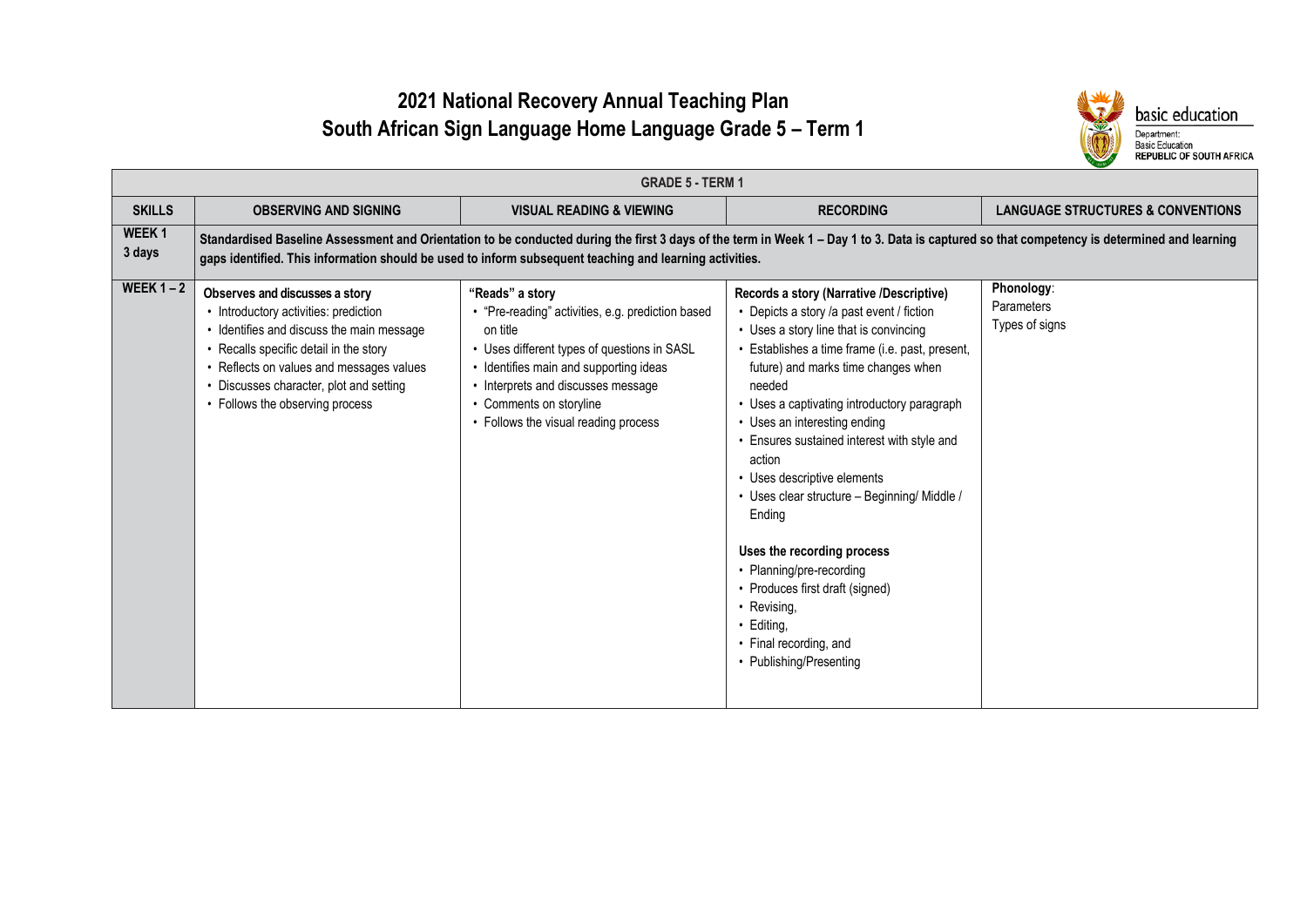|               | <b>GRADE 5 - TERM 1</b>                                                                                                                                                                                                                                                                                                                                                    |                                                                                                                                                                                                                                                                                                                                                                                                                                                                                                                                                                            |                                                                                                                                                                                                                                                                                                                                                                                                                                                                                                                                                                                                                                                                                                                                                                                                                                                                                                                                                                      |                                                                                                                        |
|---------------|----------------------------------------------------------------------------------------------------------------------------------------------------------------------------------------------------------------------------------------------------------------------------------------------------------------------------------------------------------------------------|----------------------------------------------------------------------------------------------------------------------------------------------------------------------------------------------------------------------------------------------------------------------------------------------------------------------------------------------------------------------------------------------------------------------------------------------------------------------------------------------------------------------------------------------------------------------------|----------------------------------------------------------------------------------------------------------------------------------------------------------------------------------------------------------------------------------------------------------------------------------------------------------------------------------------------------------------------------------------------------------------------------------------------------------------------------------------------------------------------------------------------------------------------------------------------------------------------------------------------------------------------------------------------------------------------------------------------------------------------------------------------------------------------------------------------------------------------------------------------------------------------------------------------------------------------|------------------------------------------------------------------------------------------------------------------------|
| <b>SKILLS</b> | <b>OBSERVING AND SIGNING</b>                                                                                                                                                                                                                                                                                                                                               | <b>VISUAL READING &amp; VIEWING</b>                                                                                                                                                                                                                                                                                                                                                                                                                                                                                                                                        | <b>RECORDING</b>                                                                                                                                                                                                                                                                                                                                                                                                                                                                                                                                                                                                                                                                                                                                                                                                                                                                                                                                                     | <b>LANGUAGE STRUCTURES &amp; ONVENTIONS</b>                                                                            |
| WEEK $3-4$    | Observes and discusses an information text<br>• Introductory activities: prediction<br>• Identifies main ideas and responds<br>appropriately<br>Participates in a class discussion, explaining<br>own opinion<br>Reflects, clarifies and discusses<br>• Asks critical questions and expresses and<br>justifies own opinion with reasons<br>• Follows the observing process | "Reads" information text<br>• Infers meaning<br>• Understands purpose of text<br>• Expresses personal response to images<br>• Evaluates the image for effectiveness<br>• Confirms purpose and audience<br>• Uses a mind-map to summarize information<br>• Follows the visual reading process<br>"Reads" a social media message<br>• Explains main message<br>• Identifies features of text<br>• Discusses purpose of text<br>Reflects on texts "read" independently<br>• "Retells" story or main ideas<br>• Expresses emotional response to texts<br>• Relates to own life | <b>Records information text</b><br>• Plan and prepare<br>• Uses relevant content appropriate to the<br>audience and purpose of the text<br>• Consider vocabulary, grammar,<br>expressions, technical language and<br>phrases that might be use<br>• Links sentences into a coherent chuck<br>using pronouns, connecting signs<br>• Uses a variety of sentence types<br>• Organizes content logically<br>• Follow the recording process<br>Records a social media message to<br>a friend<br>• Communicates thoughts and ideas<br>coherently<br>• Selects appropriate detail and content for<br>the topic<br>• Uses correct format<br>• Uses a variety of vocabulary<br>• Links chunks using connecting signs and<br>phrases<br>• Relates to own experiences<br>• Follow the recording process<br>Uses the recording process<br>• Planning/pre-recording,<br>• Drafting (recording),<br>• Revising,<br>• Editing,<br>• Final recording, and<br>• Publishing/Presenting | Morphology:<br>Plural<br>Numeral incorporation<br>Classifiers<br>Syntax/Semantics:<br>Concrete nouns<br>Abstract nouns |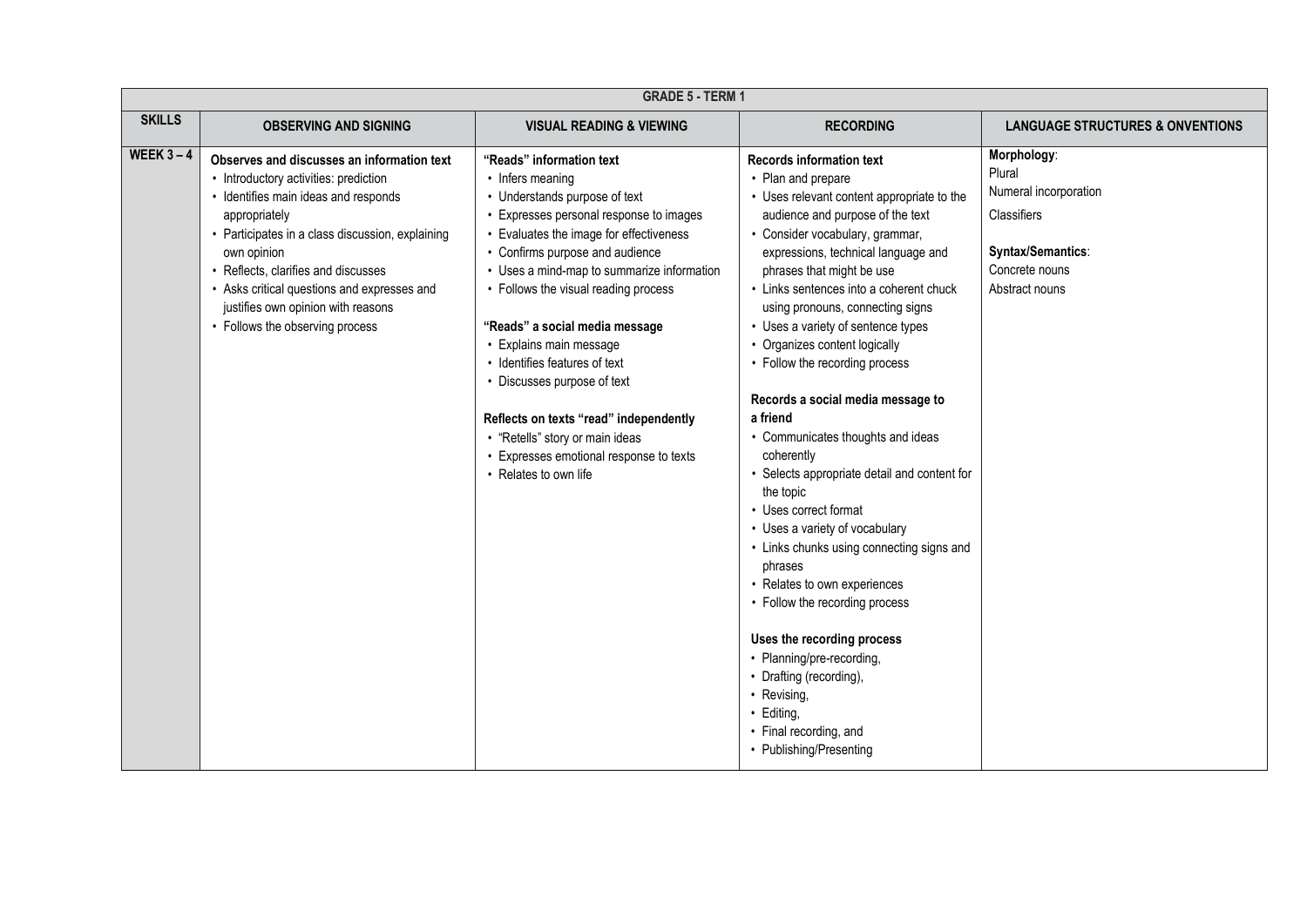#### **FORMAL ASSESSMENT TASK 1 - OBSERVING AND SIGNING: Based on the work done in the term (20 marks)**

**Commence with this task in term 1 and conclude in term 2 when the mark will be recorded.**

|                      | <b>GRADE 5 TERM 1</b>                                                                                                                                                                                                                                                                                                                                                                                                                                                              |                                                                                                                                                                                                                                                                                                                                                                                                                 |                                                                                                                                                                                                                                                                                                                                                                                                                                                                                                                                                                                                                  |                                                                                                                                  |
|----------------------|------------------------------------------------------------------------------------------------------------------------------------------------------------------------------------------------------------------------------------------------------------------------------------------------------------------------------------------------------------------------------------------------------------------------------------------------------------------------------------|-----------------------------------------------------------------------------------------------------------------------------------------------------------------------------------------------------------------------------------------------------------------------------------------------------------------------------------------------------------------------------------------------------------------|------------------------------------------------------------------------------------------------------------------------------------------------------------------------------------------------------------------------------------------------------------------------------------------------------------------------------------------------------------------------------------------------------------------------------------------------------------------------------------------------------------------------------------------------------------------------------------------------------------------|----------------------------------------------------------------------------------------------------------------------------------|
| <b>SKILLS</b>        | <b>OBSERVING AND SIGNING</b>                                                                                                                                                                                                                                                                                                                                                                                                                                                       | <b>VISUAL READING &amp; VIEWING</b>                                                                                                                                                                                                                                                                                                                                                                             | <b>RECORDING</b>                                                                                                                                                                                                                                                                                                                                                                                                                                                                                                                                                                                                 | <b>LANGUAGE STRUCTURES &amp; ONVENTIONS</b>                                                                                      |
| WEEK $5-6$           | Observes and discusses current issues based<br>on news item<br>• Introductory activities: prediction<br>• Observes for specific details<br>• Identifies the main message<br>• Relates to own life<br>• Discusses the main ideas and specific detail<br>• Uses information from the text in response to<br>the questions<br>• Discusses the social, moral and cultural values<br>in the text<br>Participates in a class / teacher-led discussion<br>• Follows the observing process | "Reads" a news item<br>• "Pre-reading": predicting based on title and<br>pictures<br>• Activates prior knowledge<br>• Asks and answer questions<br>Explains opinions about the text<br>• Discusses new signs from the text<br>• Shares thoughts and opinions<br>• Reflects on what was viewed<br>• Visualizes what is being 'read'<br>• Evaluates and draws conclusions<br>• Follows the visual reading process | Records a news item<br>• Plans: collects and organize information;<br>sign facts<br>• Gives a title<br>• Uses an appropriate format, introduction<br>(background, purpose, scope), body<br>(answers to Who, What, Where, When,<br>Why and How), conclusions<br>• Selects appropriate content<br>• Sequences events correctly<br>• Uses appropriate vocabulary<br>• Uses appropriate language and<br>conventions -role shifting if needed<br>Uses the recording process<br>• Planning/pre-recording,<br>• Drafting (recording),<br>• Revising,<br>• Editing,<br>• Final recording, and<br>• Publishing/Presenting | <b>Syntax/Semantics:</b><br>Basic sentence types:<br>Statements, negations, questions<br>Discourse:<br>Register, style and genre |
|                      | <b>FORMAL ASSESSMENT TASK 2: RECORDING</b><br>• Essay (20 marks)                                                                                                                                                                                                                                                                                                                                                                                                                   |                                                                                                                                                                                                                                                                                                                                                                                                                 |                                                                                                                                                                                                                                                                                                                                                                                                                                                                                                                                                                                                                  |                                                                                                                                  |
|                      | Narrative or Descriptive (2 - 4 minutes)                                                                                                                                                                                                                                                                                                                                                                                                                                           |                                                                                                                                                                                                                                                                                                                                                                                                                 |                                                                                                                                                                                                                                                                                                                                                                                                                                                                                                                                                                                                                  |                                                                                                                                  |
| Done during the term |                                                                                                                                                                                                                                                                                                                                                                                                                                                                                    |                                                                                                                                                                                                                                                                                                                                                                                                                 |                                                                                                                                                                                                                                                                                                                                                                                                                                                                                                                                                                                                                  |                                                                                                                                  |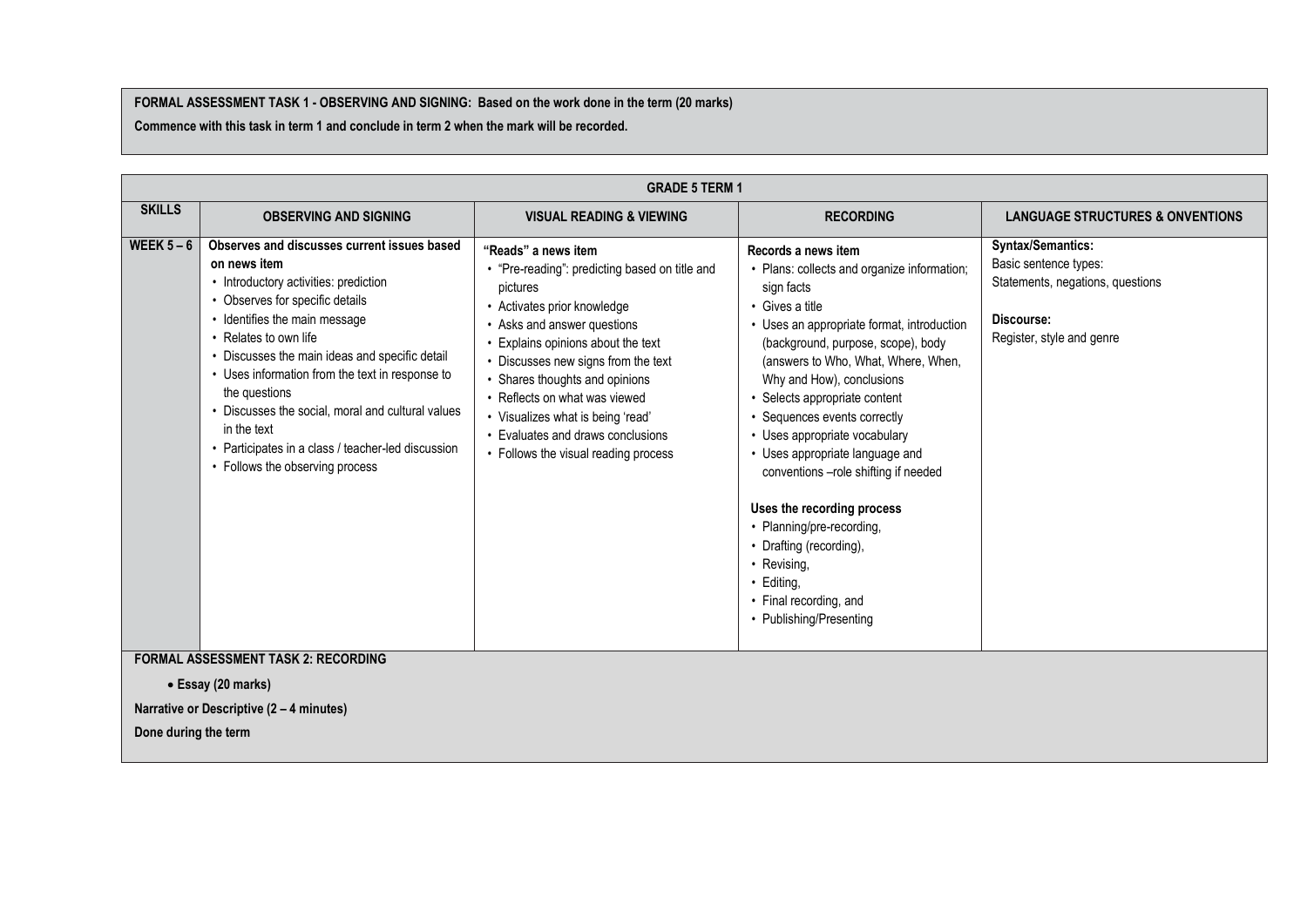|               |                                                                                                                                                                                                                                                                                                                                      | <b>GRADE 5 TERM 1</b>                                                                                                                                                                                                                                                            |                                                                                                                                                                                                                                                                                                                                                                                                                                                                                                                                                                                                                                                   |                                                                                                   |
|---------------|--------------------------------------------------------------------------------------------------------------------------------------------------------------------------------------------------------------------------------------------------------------------------------------------------------------------------------------|----------------------------------------------------------------------------------------------------------------------------------------------------------------------------------------------------------------------------------------------------------------------------------|---------------------------------------------------------------------------------------------------------------------------------------------------------------------------------------------------------------------------------------------------------------------------------------------------------------------------------------------------------------------------------------------------------------------------------------------------------------------------------------------------------------------------------------------------------------------------------------------------------------------------------------------------|---------------------------------------------------------------------------------------------------|
| <b>SKILLS</b> | <b>OBSERVING AND SIGNING</b>                                                                                                                                                                                                                                                                                                         | <b>VISUAL READING &amp; VIEWING</b>                                                                                                                                                                                                                                              | <b>RECORDING</b>                                                                                                                                                                                                                                                                                                                                                                                                                                                                                                                                                                                                                                  | <b>LANGUAGE STRUCTURES &amp; ONVENTIONS</b>                                                       |
| WEEK $7 - 8$  | Observes and discusses a short story<br>• Collects and synthesizes information<br>Expresses ideas and opinions<br>• Asks and answers questions<br>• Identifies and comments on main idea and<br>specific details<br>• Discusses character, plot and setting<br>• "Retells" the events in sequence<br>• Follows the observing process | "Reads" a short story<br>• "Pre-reading" activities, e.g. prediction based<br>on title<br>Uses different types of questions in SASL<br>Identifies main and supporting ideas<br>Interprets and discusses message<br>Comments on storyline<br>• Follows the visual reading process | Records a story<br>• Selects content appropriate to the<br>audience and purpose of the text<br>• Uses a story line that is convincing<br>Establishes a time frame (i.e. past,<br>present, future) and marks time changes<br>when needed<br>• Uses a captivating introductory<br>paragraph and an interesting ending<br>• Ensures sustained interest with style<br>and action<br>• Uses figurative language, e.g. similes,<br>metaphors<br>• Follows the recording process<br>Uses the recording process<br>• Planning/pre-recording,<br>• Drafting (recording),<br>• Revising,<br>· Editing,<br>• Final recording, and<br>• Publishing/Presenting | <b>Syntax/ Semantics:</b><br>Figures of speech: simile, metaphor,<br>personification, idioms etc. |
|               | <b>FORMAL ASSESSMENT TASK 3: RESPONSE TO TEXTS (40 marks)</b>                                                                                                                                                                                                                                                                        |                                                                                                                                                                                                                                                                                  |                                                                                                                                                                                                                                                                                                                                                                                                                                                                                                                                                                                                                                                   |                                                                                                   |

#### **FORMAL ASSESSMENT TASK 3: RESPONSE TO TEXTS (40 marks)**

- **Literary/Non- literary text (15 marks)**
- **Visual text (10 marks)**
- **Language Structures and Conventions (15 marks)**

**Activities for this task do not have to be done in one session**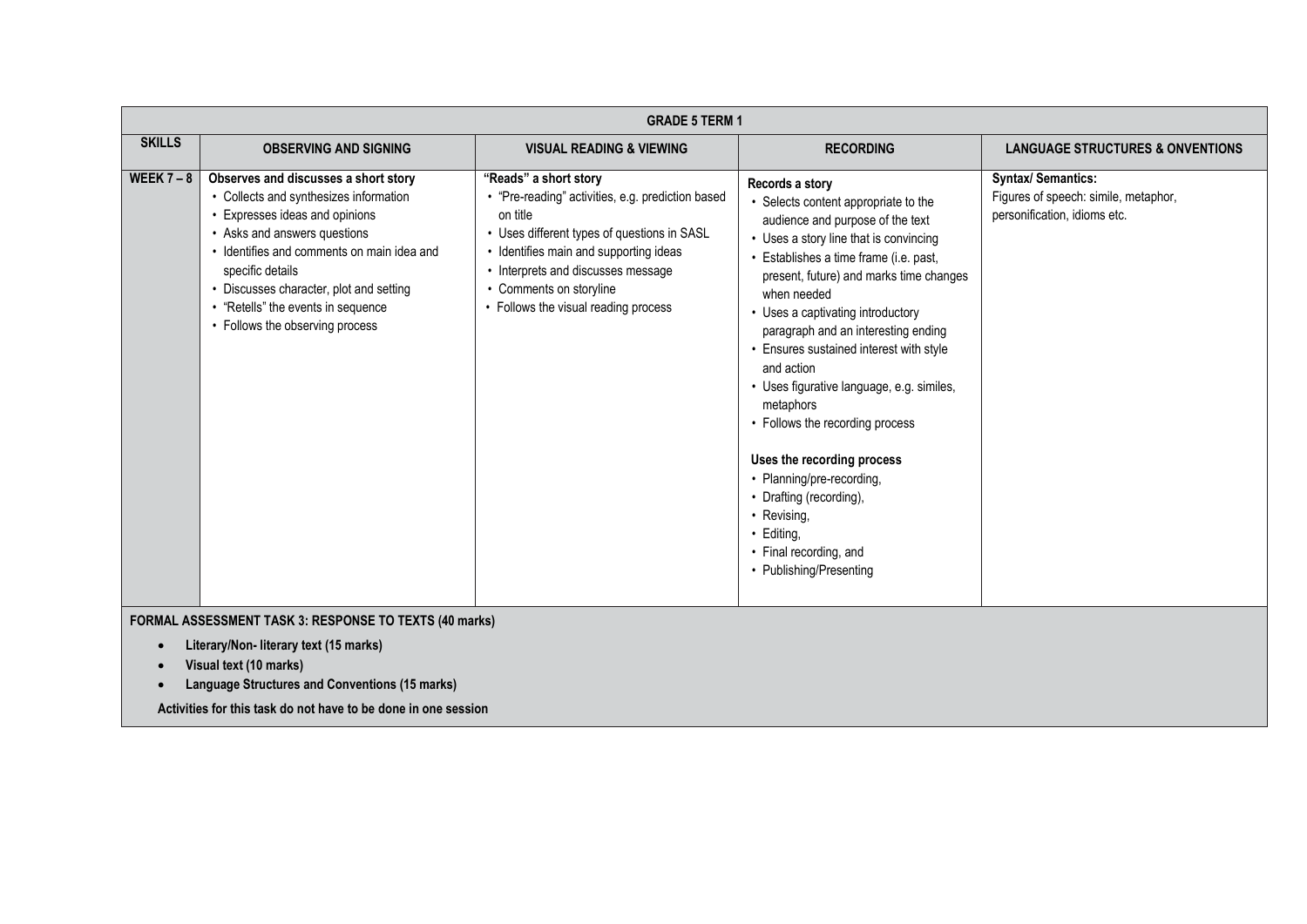|                                                                                                                                                                                                                                                                                   | <b>GRADE 5 TERM 1</b>                                                                                                                                                                                                                                                                                                             |                                                                                                                                                                                                                                                                                                                                                                                                          |                                                                                                                                                                                                                                                                                                                                                                                                        |  |                                                                                                                             |
|-----------------------------------------------------------------------------------------------------------------------------------------------------------------------------------------------------------------------------------------------------------------------------------|-----------------------------------------------------------------------------------------------------------------------------------------------------------------------------------------------------------------------------------------------------------------------------------------------------------------------------------|----------------------------------------------------------------------------------------------------------------------------------------------------------------------------------------------------------------------------------------------------------------------------------------------------------------------------------------------------------------------------------------------------------|--------------------------------------------------------------------------------------------------------------------------------------------------------------------------------------------------------------------------------------------------------------------------------------------------------------------------------------------------------------------------------------------------------|--|-----------------------------------------------------------------------------------------------------------------------------|
| <b>SKILLS</b>                                                                                                                                                                                                                                                                     | <b>OBSERVING AND SIGNING</b>                                                                                                                                                                                                                                                                                                      | <b>VISUAL READING &amp; VIEWING</b>                                                                                                                                                                                                                                                                                                                                                                      | <b>RECORDING</b>                                                                                                                                                                                                                                                                                                                                                                                       |  | <b>LANGUAGE STRUCTURES &amp; ONVENTIONS</b>                                                                                 |
| WEEK $9 - 10$                                                                                                                                                                                                                                                                     | Observes a discusses a dialogue (one signer)<br>• Observes dialogue conventions, such as turn<br>taking.<br>• Observes body language<br>• Observes language register and tone.<br>• Observes beginning and conclusion<br>• Compiles questions<br>• Makes notes<br>• Participates in a class discussion, explaining<br>own opinion | "Reads" a poem<br>• Asks and answers questions<br>• Compares different poems viewed<br>• Expresses feelings stimulated by the poem<br>• Discusses main idea and specific details<br>such as the figure of speech elements<br>presented in the poem<br>Discusses the purpose of the text<br>· Identifies and discuss design features,<br>rhyme, rhythm, eye gaze, pausing,<br>parameters, repetition etc. | Records a poem<br>• Produce short poems<br>· Use appropriate poetic devices, e.g.<br>symmetry, alliteration (repetition of<br>parameters), rhythm, imagery, pace and<br>sign size<br>• Use appropriate SASL discourse<br>conventions<br>Uses the recording process<br>• Planning/pre-recording,<br>Drafting (recording),<br>• Revising,<br>Editing,<br>• Final recording, and<br>Publishing/Presenting |  | <b>Syntax/ Semantics:</b><br>Figures of speech: simile, metaphor, personification,<br>idioms etc.                           |
|                                                                                                                                                                                                                                                                                   |                                                                                                                                                                                                                                                                                                                                   | <b>FORMATIVE ASSESSMENT ACTIVITIES</b>                                                                                                                                                                                                                                                                                                                                                                   |                                                                                                                                                                                                                                                                                                                                                                                                        |  |                                                                                                                             |
| $\bullet$                                                                                                                                                                                                                                                                         | <b>Observing and Signing activities</b><br>Variety of Observing and Signing activities<br><b>Observing and Signing activities that</b><br>comply with the Covid-19 conditions                                                                                                                                                     | <b>Visual Reading and Viewing activities</b><br><b>Visual Reading Process</b><br>"Reading" for Comprehension activities<br>$\bullet$<br>Literature activities based on the prescribed<br>genres for the semester                                                                                                                                                                                         | <b>Recording activities</b><br><b>Recording Process</b><br><b>Chunking</b><br>$\bullet$<br><b>Transactional Texts</b><br>$\bullet$<br>Essay<br>$\bullet$<br><b>Creative Recording</b>                                                                                                                                                                                                                  |  | <b>Language Structures and Conventions activities</b><br>Variety of Language Structures and<br><b>Convention activities</b> |
| <b>GRADE 5 SASL HL SUMMARY OF FORMAL ASSESSMENT TASKS: TERM 1</b>                                                                                                                                                                                                                 |                                                                                                                                                                                                                                                                                                                                   |                                                                                                                                                                                                                                                                                                                                                                                                          |                                                                                                                                                                                                                                                                                                                                                                                                        |  |                                                                                                                             |
| <b>FORMAL ASSESSMENT TASK 1: OBSERVING AND SIGNING:</b><br><b>FORMAL ASSESSMENT TASK 2: RECORDING</b><br>Based on the work done in the term (20 marks)<br>Essay (20 marks)<br>Commence with this task in term 1 and conclude in term 2<br>Descriptive / narrative (2 - 4 minutes) |                                                                                                                                                                                                                                                                                                                                   |                                                                                                                                                                                                                                                                                                                                                                                                          |                                                                                                                                                                                                                                                                                                                                                                                                        |  | FORMAL ASSESSMENT TASK 3: RESPONSE TO TEXTS (40 marks)<br>Literary/Non- literary text (15 marks)<br>Visual text (10 marks)  |

| <b>FORMATIVE ASSESSMENT ACTIVITIES</b>       |                                               |                             |                                                       |  |
|----------------------------------------------|-----------------------------------------------|-----------------------------|-------------------------------------------------------|--|
| <b>Observing and Signing activities</b>      | <b>Visual Reading and Viewing activities</b>  | <b>Recording activities</b> | <b>Language Structures and Conventions activities</b> |  |
| Variety of Observing and Signing activities  | <b>Visual Reading Process</b>                 | <b>Recording Process</b>    | Variety of Language Structures and                    |  |
| <b>Observing and Signing activities that</b> | "Reading" for Comprehension activities        | <b>Chunking</b>             | <b>Convention activities</b>                          |  |
| comply with the Covid-19 conditions          | Literature activities based on the prescribed | <b>Transactional Texts</b>  |                                                       |  |
|                                              | genres for the semester                       | Essay                       |                                                       |  |
|                                              |                                               | <b>Creative Recording</b>   |                                                       |  |

| <b>GRADE 5 SASL HL SUMMARY OF FORMAL ASSESSMENT TASKS: TERM 1</b>                                                                            |                                                                                          |                                                                                                                   |  |  |
|----------------------------------------------------------------------------------------------------------------------------------------------|------------------------------------------------------------------------------------------|-------------------------------------------------------------------------------------------------------------------|--|--|
| <b>FORMAL ASSESSMENT TASK 1: OBSERVING AND SIGNING:</b>                                                                                      | <b>FORMAL ASSESSMENT TASK 2: RECORDING</b>                                               | FORMAL ASSESSMENT TASK 3: RESPONSE TO TEXTS (40 marks)                                                            |  |  |
| Based on the work done in the term (20 marks)<br>Commence with this task in term 1 and conclude in term 2<br>when the mark will be recorded. | Essay (20 marks)<br>Descriptive / narrative $(2 - 4 \text{ minutes})$<br>During the term | Literary/Non-literary text (15 marks)<br>Visual text (10 marks)<br>Language Structures and Conventions (15 marks) |  |  |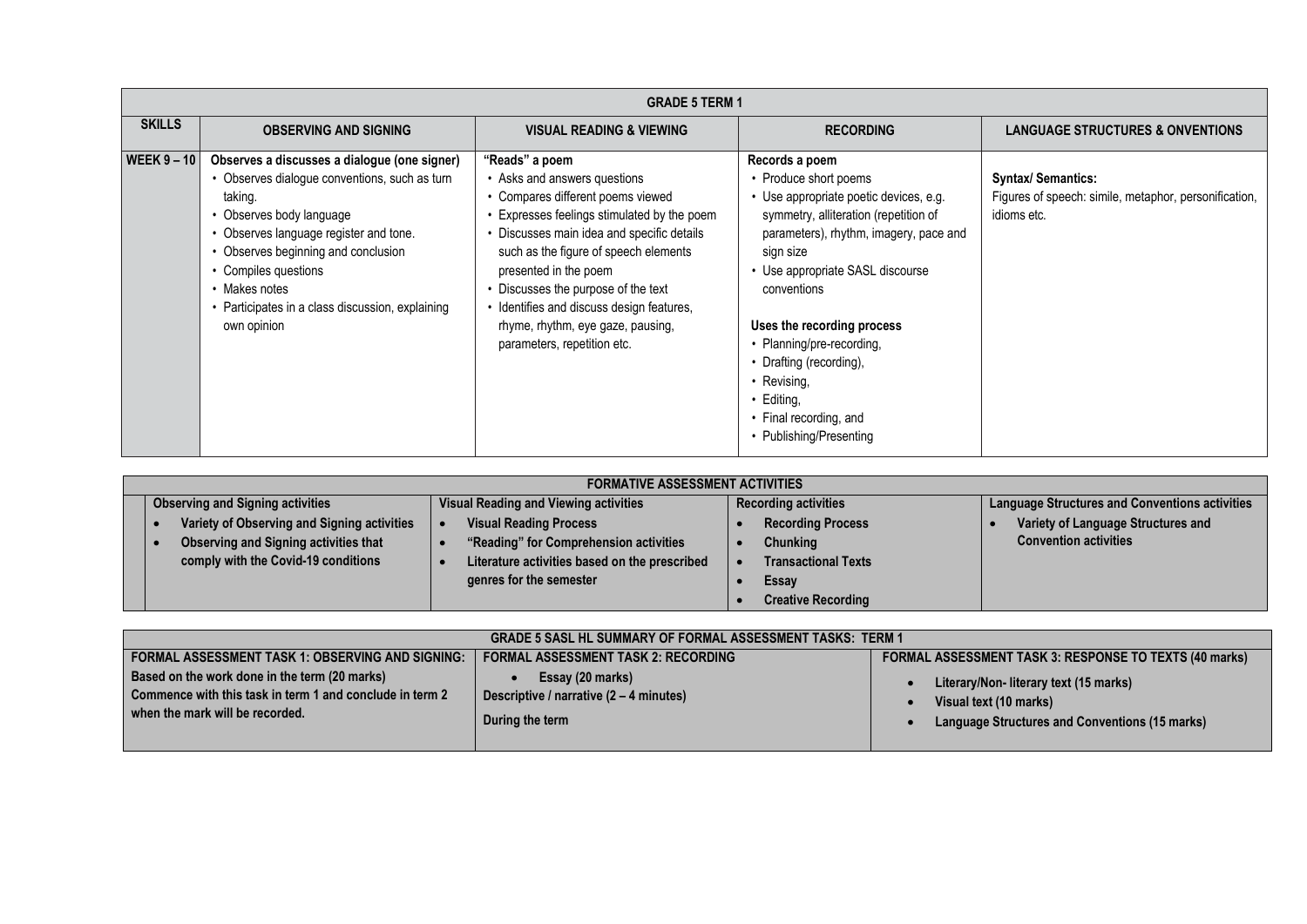## **2021 National Recovery Annual Teaching Plan: South African Sign Language Home Language Grade 5 – Term 2**

|                   | <b>GRADE 5 TERM 2</b>                                                                                                                                                                                                                                                                        |                                                                                                                                                                                                                                                                                                                                                 |                                                                                                                                                                                                                                                                                                                                                                                                                                                                                                                                                                     |                                                                                                                                                      |  |  |
|-------------------|----------------------------------------------------------------------------------------------------------------------------------------------------------------------------------------------------------------------------------------------------------------------------------------------|-------------------------------------------------------------------------------------------------------------------------------------------------------------------------------------------------------------------------------------------------------------------------------------------------------------------------------------------------|---------------------------------------------------------------------------------------------------------------------------------------------------------------------------------------------------------------------------------------------------------------------------------------------------------------------------------------------------------------------------------------------------------------------------------------------------------------------------------------------------------------------------------------------------------------------|------------------------------------------------------------------------------------------------------------------------------------------------------|--|--|
| <b>SKILLS</b>     | <b>OBSERVING AND SIGNING</b>                                                                                                                                                                                                                                                                 | <b>VISUAL READING &amp; VIEWING</b>                                                                                                                                                                                                                                                                                                             | <b>RECORDING</b>                                                                                                                                                                                                                                                                                                                                                                                                                                                                                                                                                    | <b>LANGUAGE STRUCTURES &amp; ONVENTIONS</b>                                                                                                          |  |  |
| <b>WEEK 1 - 2</b> | Gives and follows instructions<br>• Introductory activities: prediction<br>• Recalls procedure<br>• Identifies the features of instructional text<br>• Gives clear instructions, e.g. on how to make a<br>cup of tea<br>• Asks questions to clarify<br>• Comments on clarity of instructions | "Reads" an instructional text containing<br>a sequence of instructions<br>• Pre-reading": predicting from title and<br>pictures<br>• Uses "reading" strategies, e.g. prediction,<br>contextual clues<br>Discusses specific details of text<br>Discusses sequence of instructions<br>Discusses new signs<br>• Follows the visual reading process | Records instructions e.g. how to<br>make a sandwich<br>• Instructions must be in clear and logical<br>sequence order - Lists materials and<br>ingredients<br>• Plans and prepares - clear and logical<br>sequence of instructions<br>• Becomes familiar with the process<br>• Considers vocabulary, grammar,<br>technical language and phrases - uses<br>commands<br>• Uses visual material<br>Uses the recording process<br>• Planning/pre-recording,<br>• Drafting (recording),<br>• Revising,<br>• Editing,<br>• Final recording, and<br>• Publishing/Presenting | Morphology:<br>Conjunctions, prepositions<br>Syntax/Semantics:<br>Sentence types:<br>Questions - Wh; Yes/No; Rhetorical<br>Discourse:<br>Rhetoricals |  |  |
| $(20$ marks)      | <b>FORMAL ASSESSMENT TASK 1: OBSERVING AND SIGNING</b>                                                                                                                                                                                                                                       |                                                                                                                                                                                                                                                                                                                                                 |                                                                                                                                                                                                                                                                                                                                                                                                                                                                                                                                                                     |                                                                                                                                                      |  |  |

**This task is a continuation from Term 1. It will be completed and recorded in Term 2.**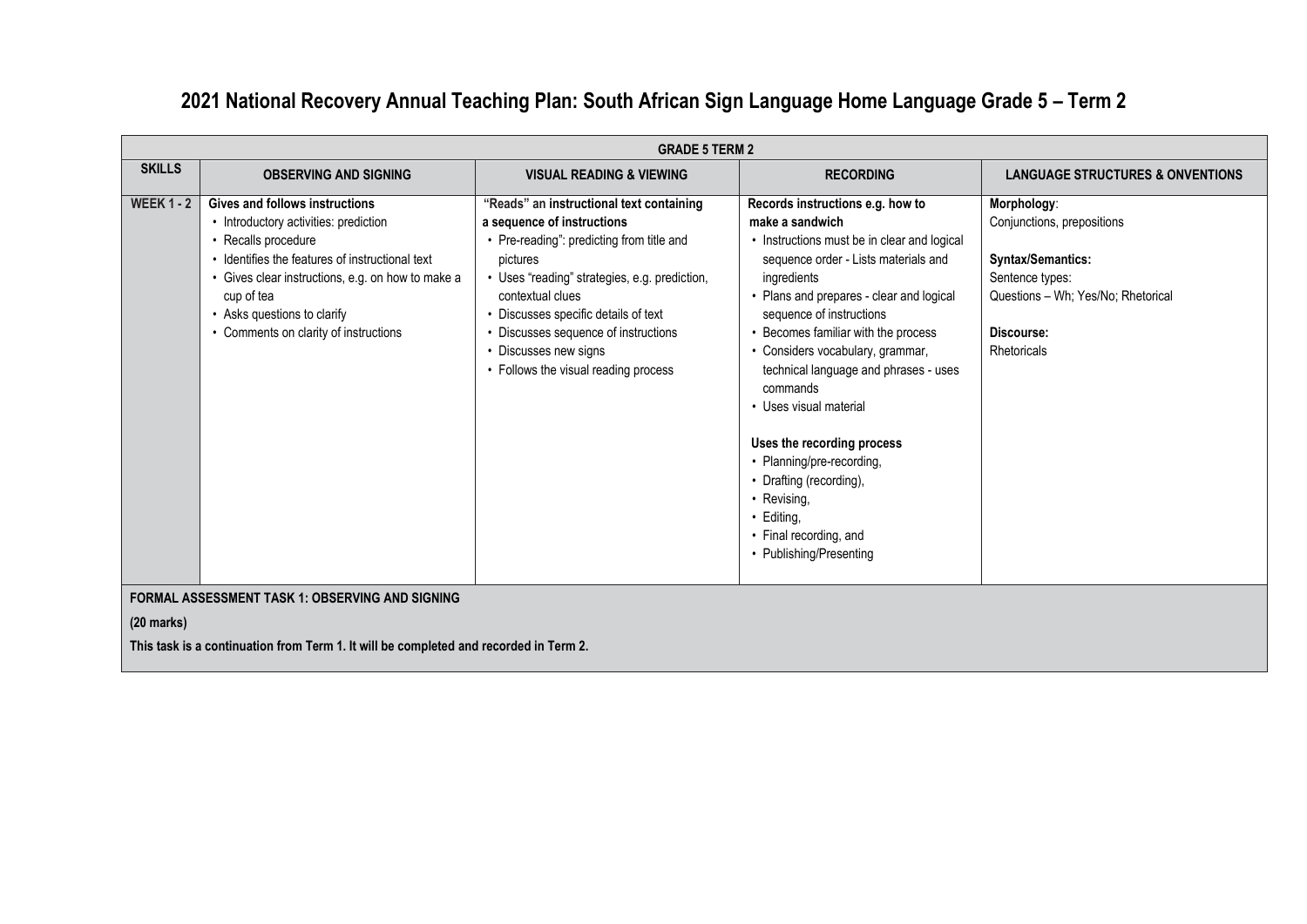|                 | <b>GRADE 5 TERM 2</b>                                                                                                                                                                                                                                                                                                                |                                                                                                                                                                                                                                                                                                                                                                                                                                                                                                                                                                                      |                                                                                                                                                                                                                                                                                                                                                                                                                                                                                                                                                                                                                                                                                                                   |                                                                                                                                                                                                                          |  |
|-----------------|--------------------------------------------------------------------------------------------------------------------------------------------------------------------------------------------------------------------------------------------------------------------------------------------------------------------------------------|--------------------------------------------------------------------------------------------------------------------------------------------------------------------------------------------------------------------------------------------------------------------------------------------------------------------------------------------------------------------------------------------------------------------------------------------------------------------------------------------------------------------------------------------------------------------------------------|-------------------------------------------------------------------------------------------------------------------------------------------------------------------------------------------------------------------------------------------------------------------------------------------------------------------------------------------------------------------------------------------------------------------------------------------------------------------------------------------------------------------------------------------------------------------------------------------------------------------------------------------------------------------------------------------------------------------|--------------------------------------------------------------------------------------------------------------------------------------------------------------------------------------------------------------------------|--|
| <b>SKILLS</b>   | <b>OBSERVING AND SIGNING</b>                                                                                                                                                                                                                                                                                                         | <b>VISUAL READING &amp; VIEWING</b>                                                                                                                                                                                                                                                                                                                                                                                                                                                                                                                                                  | <b>RECORDING</b>                                                                                                                                                                                                                                                                                                                                                                                                                                                                                                                                                                                                                                                                                                  | <b>LANGUAGE STRUCTURES &amp; ONVENTIONS</b>                                                                                                                                                                              |  |
| <b>WEEK 3-4</b> | Observes and responds to a report<br>• Live-signs content<br>• Introductory activities: prediction<br>· Identifies main ideas and respond<br>appropriately<br>• Participates in a class discussion, explaining<br>own opinion<br>• Reflects, clarifies and discusses<br>• Asks critical questions<br>• Follows the observing process | "Reads" a report with visuals e.g.<br>tables/charts/graphs/diagrams/maps<br>• "Pre-reading": predicting from title and<br>pictures<br>• Uses contextual clues<br>• Activates prior knowledge<br>• Asks and answers questions<br>• Explains opinions about the text<br>• Discusses new signs from the text<br>• Shares thoughts and opinions<br>• Expresses personal response to images<br>• Evaluates the image for effectiveness<br>• Reflects on what was viewed<br>• Visualizes what is being "read"<br>• Evaluates and draws conclusions<br>• Follows the visual reading process | Records a report<br>• Plans: collects and organizes<br>information; sign facts<br>• Gives a title, introduction (background,<br>purpose and scope), body (Who? Why?<br>Where? When? What? How?),<br>conclusions, recommendations,<br>references, appendices<br>• Uses semiformal to formal language<br>register and style<br>$\cdot$ Uses<br>- Present tense (except historical<br>reports)<br>- The third person (role shifting as<br>needed)<br>- Factual description<br>- Technical words and phrases<br>- Formal, impersonal language<br>Uses the recording process<br>• Planning/pre-recording,<br>• Drafting (recording),<br>• Revising,<br>• Editing,<br>• Final recording, and<br>• Publishing/Presenting | <b>Syntax/ Semantics:</b><br>Adjectives<br>Synonyms, Antonyms<br><b>Syntax/Semantics:</b><br>Timeline- bilateral timeline, horizontal timeline,<br>vertical timeline<br>Discourse:<br>Cohesion and coherence<br>Chunking |  |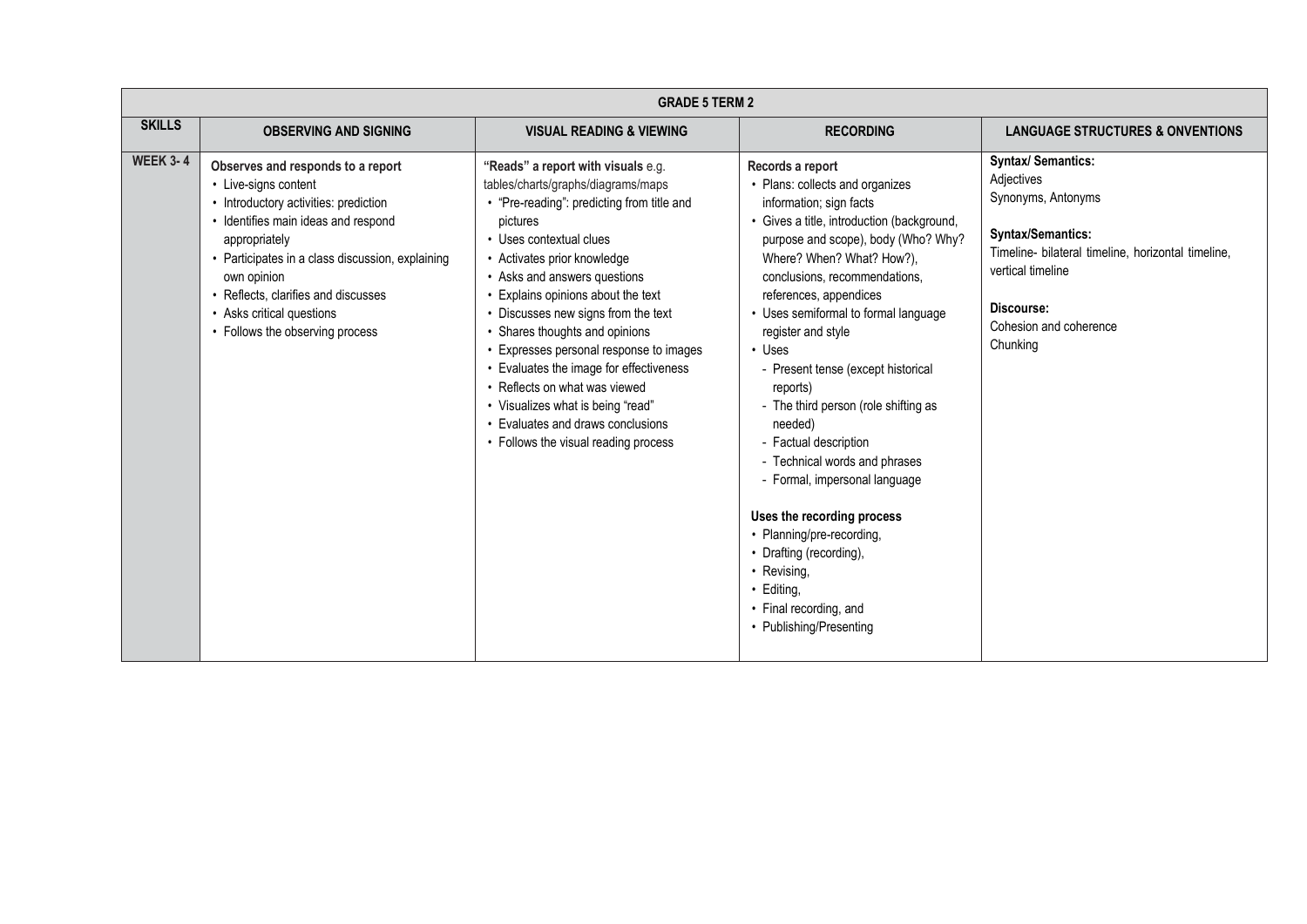|                                            | <b>GRADE 5 TERM 2</b>                                                                                                                                                                                                                                                                                                    |                                                                                                                                                                                                                                                                                                                                                                          |                                                                                                                                                                                                                                                                                                                                                                                                                   |                                                                                              |  |
|--------------------------------------------|--------------------------------------------------------------------------------------------------------------------------------------------------------------------------------------------------------------------------------------------------------------------------------------------------------------------------|--------------------------------------------------------------------------------------------------------------------------------------------------------------------------------------------------------------------------------------------------------------------------------------------------------------------------------------------------------------------------|-------------------------------------------------------------------------------------------------------------------------------------------------------------------------------------------------------------------------------------------------------------------------------------------------------------------------------------------------------------------------------------------------------------------|----------------------------------------------------------------------------------------------|--|
| <b>SKILLS</b>                              | <b>OBSERVING AND SIGNING</b>                                                                                                                                                                                                                                                                                             | <b>VISUAL READING &amp; VIEWING</b>                                                                                                                                                                                                                                                                                                                                      | <b>RECORDING</b>                                                                                                                                                                                                                                                                                                                                                                                                  | <b>LANGUAGE STRUCTURES &amp; ONVENTIONS</b>                                                  |  |
| <b>WEEK 5 - 6</b>                          | Observes a short story<br>• Collects and synthesises information<br>• Expresses ideas and opinions<br>• Asks and answers questions<br>• Identifies and comments on main idea and<br>specific details<br>• Discusses character, plot and setting<br>• "Retells" the events in sequence<br>• Follows the observing process | "Reads" a poem/s<br>• Asks and answers questions<br>• Compares different poems viewed<br>Expresses feelings stimulated by the poem<br>Discusses main idea and specific details<br>such as the figure of speech elements<br>presented in the poem<br>• Discusses the purpose of the text<br>• Identifies and discuss design features,<br>rhyme, rhythm, eye gaze, pausing | Records a poem<br>• Produce short simple poems<br>• Use appropriate poetic devices, e.g.<br>symmetry, alliteration (repetition of<br>parameters), rhythm, imagery, pace and<br>sign size<br>• Use appropriate SASL discourse<br>conventions<br>Uses the recording process<br>• Planning/pre-recording,<br>• Drafting (recording),<br>• Revising,<br>Editing,<br>• Final recording, and<br>• Publishing/Presenting | <b>Syntax/ Semantics:</b><br>Figures of speech: simile, metaphor,<br>personification, idioms |  |
| <b>FORMAL ASSESSMENT TASK 4: RECORDING</b> |                                                                                                                                                                                                                                                                                                                          |                                                                                                                                                                                                                                                                                                                                                                          |                                                                                                                                                                                                                                                                                                                                                                                                                   |                                                                                              |  |
|                                            | Transactional text: (10 marks)                                                                                                                                                                                                                                                                                           |                                                                                                                                                                                                                                                                                                                                                                          |                                                                                                                                                                                                                                                                                                                                                                                                                   |                                                                                              |  |
|                                            | To be done before the controlled test                                                                                                                                                                                                                                                                                    |                                                                                                                                                                                                                                                                                                                                                                          |                                                                                                                                                                                                                                                                                                                                                                                                                   |                                                                                              |  |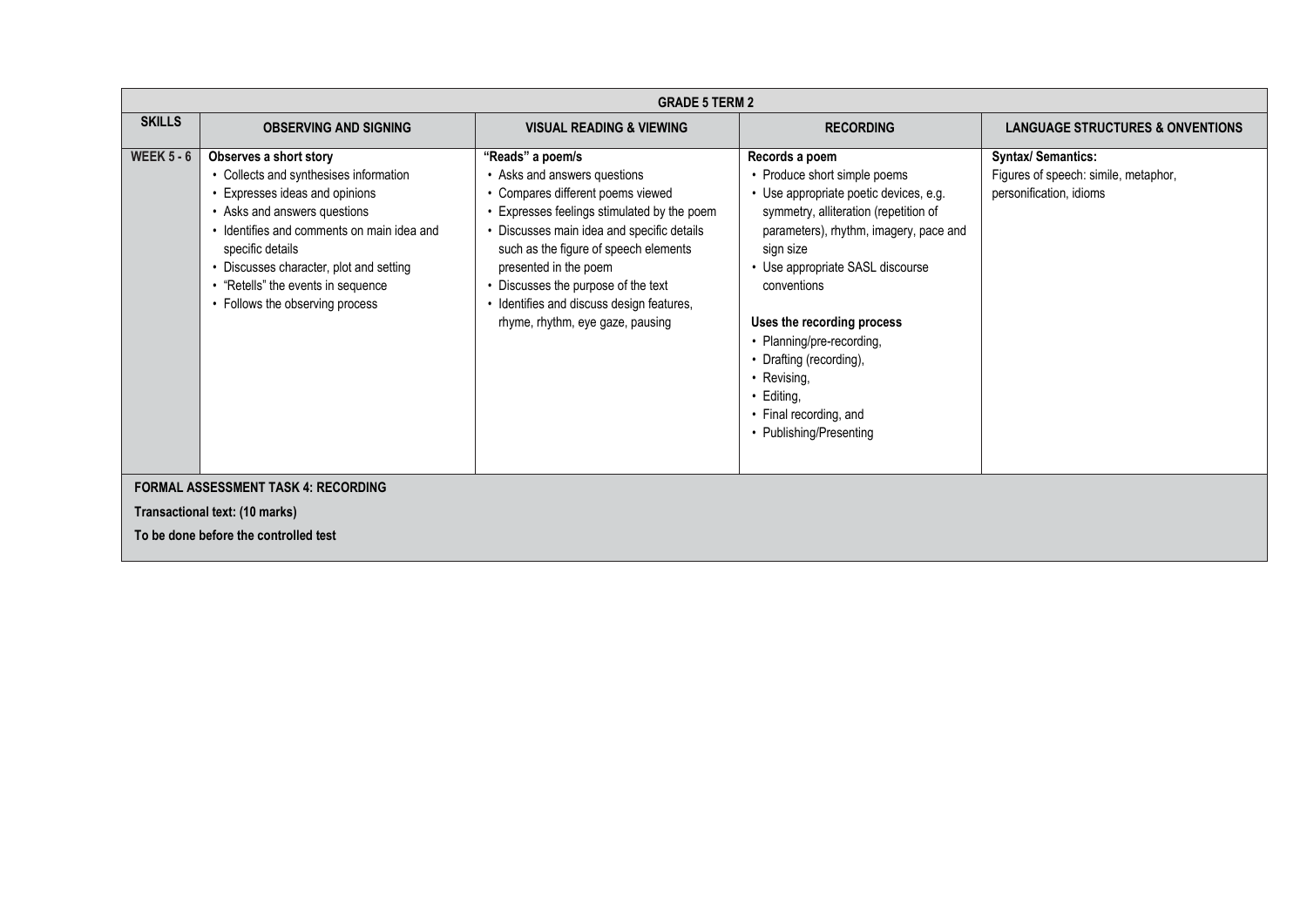|                    | <b>GRADE 5 TERM 2</b>                                                                                                                                                                                                                                                                                                               |                                                                                                                                                                                                                                                                                                                 |                                                                                                                                                                                                                                                                                                                                                                                                                                                                                                                                                                                                                  |                                                                                                                                                                                   |  |
|--------------------|-------------------------------------------------------------------------------------------------------------------------------------------------------------------------------------------------------------------------------------------------------------------------------------------------------------------------------------|-----------------------------------------------------------------------------------------------------------------------------------------------------------------------------------------------------------------------------------------------------------------------------------------------------------------|------------------------------------------------------------------------------------------------------------------------------------------------------------------------------------------------------------------------------------------------------------------------------------------------------------------------------------------------------------------------------------------------------------------------------------------------------------------------------------------------------------------------------------------------------------------------------------------------------------------|-----------------------------------------------------------------------------------------------------------------------------------------------------------------------------------|--|
| <b>SKILLS</b>      | <b>OBSERVING AND SIGNING</b>                                                                                                                                                                                                                                                                                                        | <b>VISUAL READING &amp; VIEWING</b>                                                                                                                                                                                                                                                                             | <b>RECORDING</b>                                                                                                                                                                                                                                                                                                                                                                                                                                                                                                                                                                                                 | <b>LANGUAGE STRUCTURES &amp; ONVENTIONS</b>                                                                                                                                       |  |
| <b>WEEK 7 - 8</b>  | Observes a short story / folklore<br>• Collects and synthesises information<br>• Expresses ideas and opinions<br>• Asks and answers questions<br>• Identifies and comments on main idea and<br>specific details<br>• Discusses character, plot and setting<br>• "Retells" the events in sequence<br>• Follows the observing process | "Reads" a story / folklore<br>• Pre-reading" activities, e.g. prediction based<br>on title<br>Identifies the main idea, the characters and<br>the plot<br>• Identifies key details in what was viewed<br>• Interprets and discusses message<br>• Comments on storyline<br>• Follow the visual "reading" process | Records a story<br>• Selects content appropriate to the<br>audience and purpose of the text<br>• Uses a story line that is convincing<br>• Establishes a time frame (i.e. past,<br>present, future) and marks time changes<br>when needed<br>• Uses a captivating introductory paragraph<br>and an interesting ending<br>• Ensures sustained interest with style and<br>action<br>• Uses figurative language, e.g. similes,<br>metaphors<br>Uses the recording process<br>• Planning/pre-recording,<br>• Drafting (recording),<br>• Revising,<br>· Editing,<br>• Final recording, and<br>• Publishing/Presenting | <b>Syntax/ Semantics:</b><br>Figures of speech: simile, metaphor,<br>personification, idioms<br>Reinforcement of language structures and<br>conventions covered in previous weeks |  |
| <b>WEEK 9 - 10</b> | <b>FORMAL ASSESSMENT TASK 5: CONTROLLED TEST</b>                                                                                                                                                                                                                                                                                    |                                                                                                                                                                                                                                                                                                                 |                                                                                                                                                                                                                                                                                                                                                                                                                                                                                                                                                                                                                  |                                                                                                                                                                                   |  |
|                    | <b>RESPONSE TO TEXTS (40 marks)</b>                                                                                                                                                                                                                                                                                                 |                                                                                                                                                                                                                                                                                                                 |                                                                                                                                                                                                                                                                                                                                                                                                                                                                                                                                                                                                                  |                                                                                                                                                                                   |  |
|                    | Question 1: Literary/Non- literary text (15 marks)<br>$\bullet$<br>Question 2: Visual text (10 marks)<br>$\bullet$                                                                                                                                                                                                                  |                                                                                                                                                                                                                                                                                                                 |                                                                                                                                                                                                                                                                                                                                                                                                                                                                                                                                                                                                                  |                                                                                                                                                                                   |  |
|                    | Question 3: Summary (5 marks)<br>$\bullet$                                                                                                                                                                                                                                                                                          |                                                                                                                                                                                                                                                                                                                 |                                                                                                                                                                                                                                                                                                                                                                                                                                                                                                                                                                                                                  |                                                                                                                                                                                   |  |
|                    | Question 4: Language Structures and Conventions (10 marks)<br>$\bullet$                                                                                                                                                                                                                                                             |                                                                                                                                                                                                                                                                                                                 |                                                                                                                                                                                                                                                                                                                                                                                                                                                                                                                                                                                                                  |                                                                                                                                                                                   |  |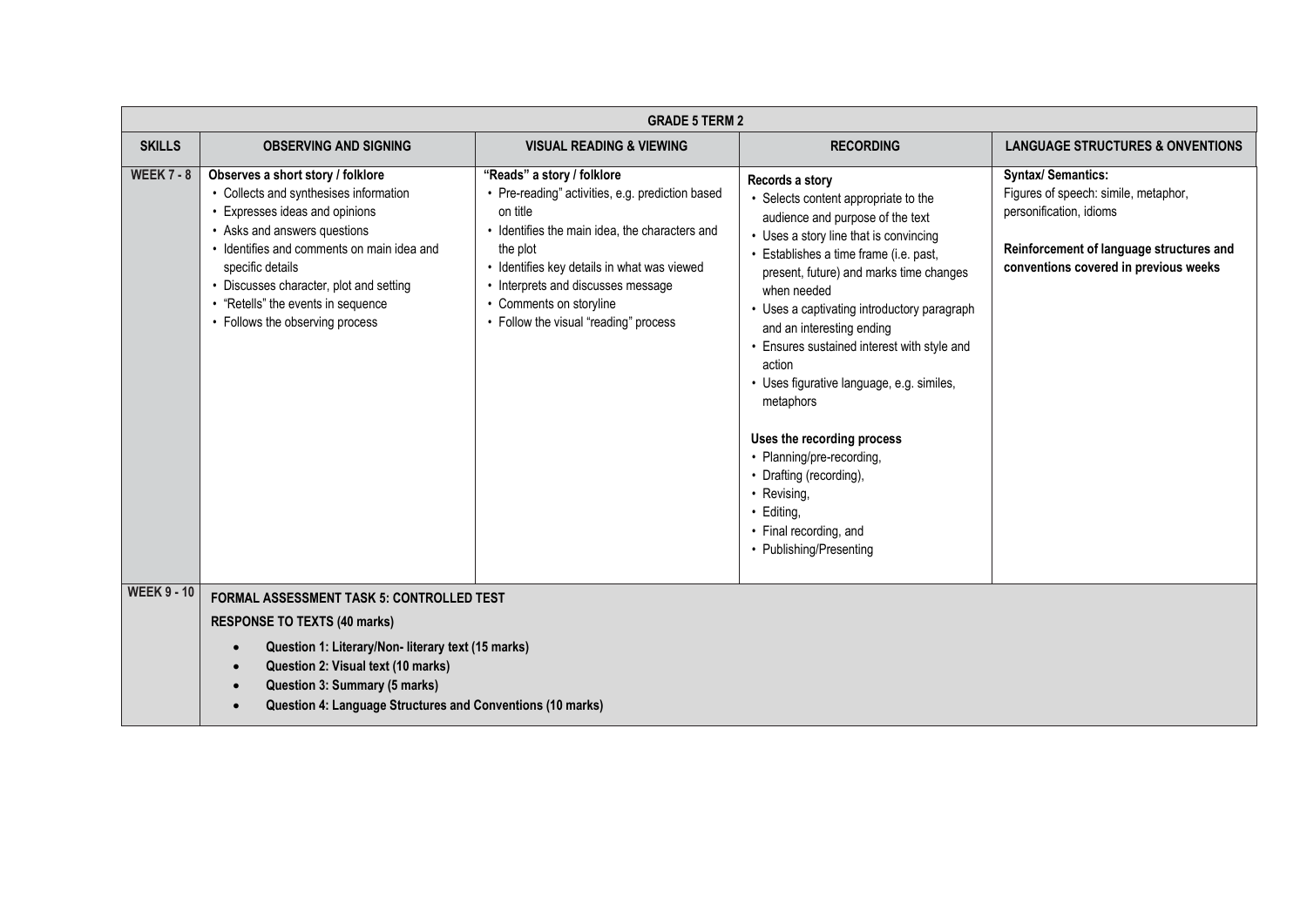| <b>FORMATIVE ASSESSMENT ACTIVITIES</b>       |                                               |                             |                                            |  |
|----------------------------------------------|-----------------------------------------------|-----------------------------|--------------------------------------------|--|
| <b>Observing and Signing activities</b>      | <b>Visual Reading and Viewing activities</b>  | <b>Recording activities</b> | <b>Language Structures and Conventions</b> |  |
| Variety of Observing and Signing activities  | <b>Visual Reading Process</b>                 | <b>Recording Process</b>    | activities                                 |  |
| Observing and Signing activities that comply | "Reading" for Comprehension activities        | <b>Chunking</b>             | Variety of Language Structures and         |  |
| with the Covid-19 conditions                 | Literature activities based on the prescribed | <b>Transactional Texts</b>  | <b>Convention activities</b>               |  |
|                                              | genres for the semester                       | Essay                       |                                            |  |
|                                              |                                               | <b>Creative Recording</b>   |                                            |  |

| <b>GRADE 5 ENG HL SUMMARY OF FORMAL ASSESSMENT TASKS: TERM 2</b>                                                                                                   |                                                                                                                     |                                                                                                                                                                                                                                                                                                                               |  |  |  |  |
|--------------------------------------------------------------------------------------------------------------------------------------------------------------------|---------------------------------------------------------------------------------------------------------------------|-------------------------------------------------------------------------------------------------------------------------------------------------------------------------------------------------------------------------------------------------------------------------------------------------------------------------------|--|--|--|--|
| <b>FORMAL ASSESSMENT TASK 1: OBSERVING AND SIGNING</b><br>$(20$ marks)<br>This task is a continuation from Term 1. It will be completed<br>and recorded in Term 2. | <b>FORMAL ASSESSMENT TASK 4: RECORDING</b><br>Transactional text: (10 marks)<br>Recorded before the controlled test | <b>FORMAL ASSESSMENT TASK 5: CONTROLLED TEST</b><br><b>RESPONSE TO TEXTS (40 MARKS)</b><br>Question 1; Literary / non-literary text comprehension (15 marks)<br>Question 2: Visual text comprehension (10 marks)<br>Question 3: Summary (5 marks)<br>Question 4: Language Structures and Conventions in context (10<br>marks) |  |  |  |  |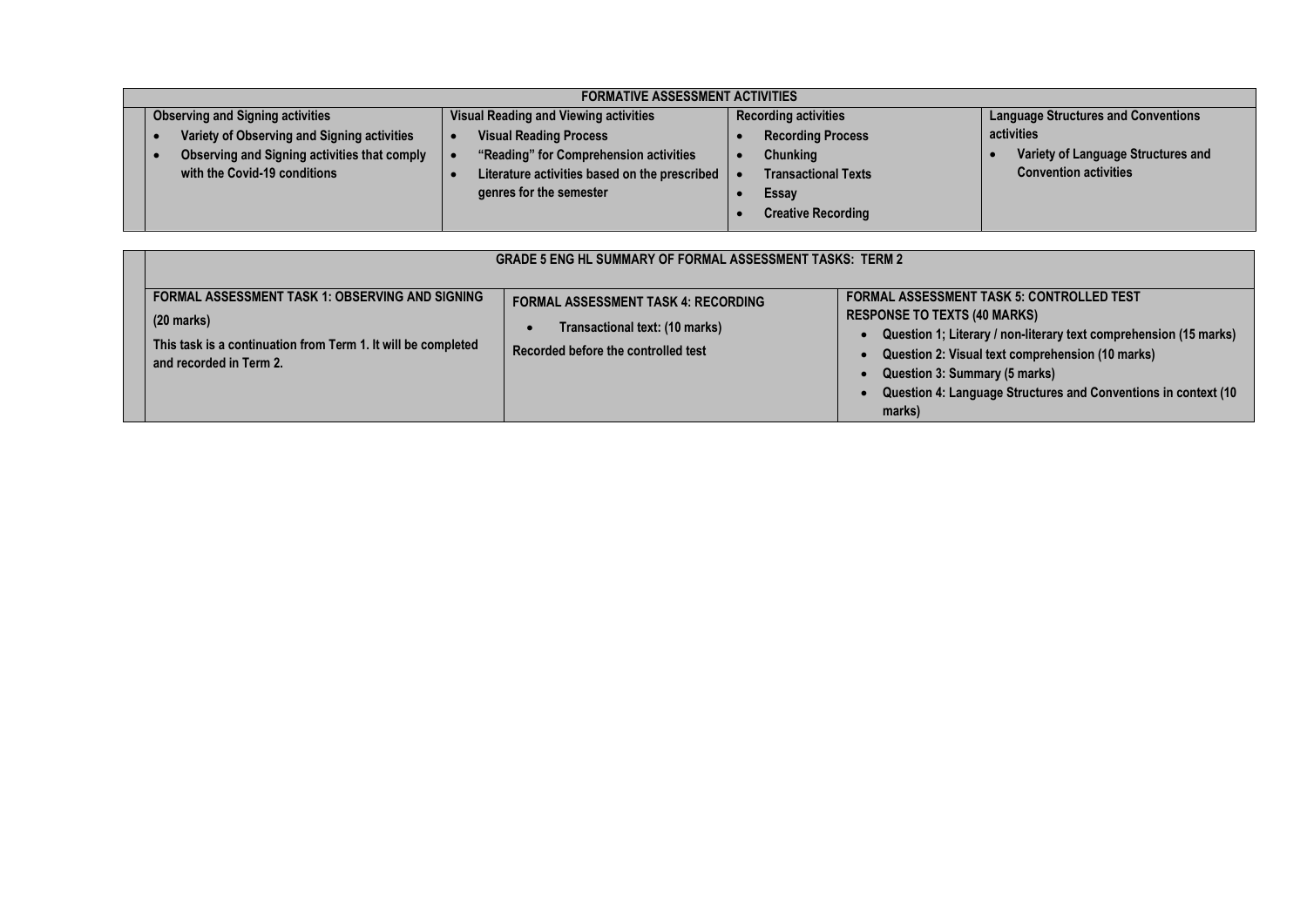# **2021 National Recovery Annual Teaching Plan: South African Sign Language Home Language Grade 5 – Term 3**

|                   | <b>GRADE 5 TERM 3</b>                                                                                                                                                                                                                                                                                                                                                                                                                                                                                                                                                                                                                                            |                                                                                                                                                                                                                                                                                                                                                                                                                |                                                                                                                                                                                                                                                                                                                                                                                                                     |                                                   |
|-------------------|------------------------------------------------------------------------------------------------------------------------------------------------------------------------------------------------------------------------------------------------------------------------------------------------------------------------------------------------------------------------------------------------------------------------------------------------------------------------------------------------------------------------------------------------------------------------------------------------------------------------------------------------------------------|----------------------------------------------------------------------------------------------------------------------------------------------------------------------------------------------------------------------------------------------------------------------------------------------------------------------------------------------------------------------------------------------------------------|---------------------------------------------------------------------------------------------------------------------------------------------------------------------------------------------------------------------------------------------------------------------------------------------------------------------------------------------------------------------------------------------------------------------|---------------------------------------------------|
| <b>SKILLS</b>     | <b>OBSERVING AND SIGNING</b>                                                                                                                                                                                                                                                                                                                                                                                                                                                                                                                                                                                                                                     | <b>VISUAL READING &amp; VIEWING</b>                                                                                                                                                                                                                                                                                                                                                                            | <b>RECORDING</b>                                                                                                                                                                                                                                                                                                                                                                                                    | <b>LANGUAGE STRUCTURES &amp; ONVENTIONS</b>       |
| <b>WEEK 1 - 2</b> | Observes and discusses a story<br>• Collects and synthesises information<br>• Expresses ideas and opinions<br>• Asks and answers questions<br>Identifies and comments on main idea and<br>specific details<br>• Discusses character, plot and setting<br>"Retells" the events in sequence<br>• Follows the observing process<br>Describes a person/ animal character from<br>story/ place from the story<br>Explains what the person/animal/ character/<br>place looks like such as physical<br>appearance, mannerisms and values<br>• Uses a few new signs learnt from story<br>• Uses adjectives<br>Show understanding of setting, plot, conflict<br>and theme | "Reads" a longer story<br>• "Pre-reading": predicts from title and<br>discusses related themes/content<br>• Identifies and explains the central events<br>and the plot<br>• Discusses the characters<br>Identifies and discusses feelings expressed<br>• Relates events and characters to own life<br>• Discusses the language structure used,<br>purpose and audience<br>• Follows the visual reading process | Records a description of a character<br>• This is a brief description of a character as<br>if you were trying to introduce the<br>character.<br>• Include in the description aspects such as<br>physical appearance, mannerisms and<br>values<br>Uses the recording process<br>• Planning/pre-recording,<br>• Drafting (recording),<br>• Revising,<br>Editing,<br>• Final recording, and<br>• Publishing/Presenting | Morphology:<br>Numeral incorporation<br>Compounds |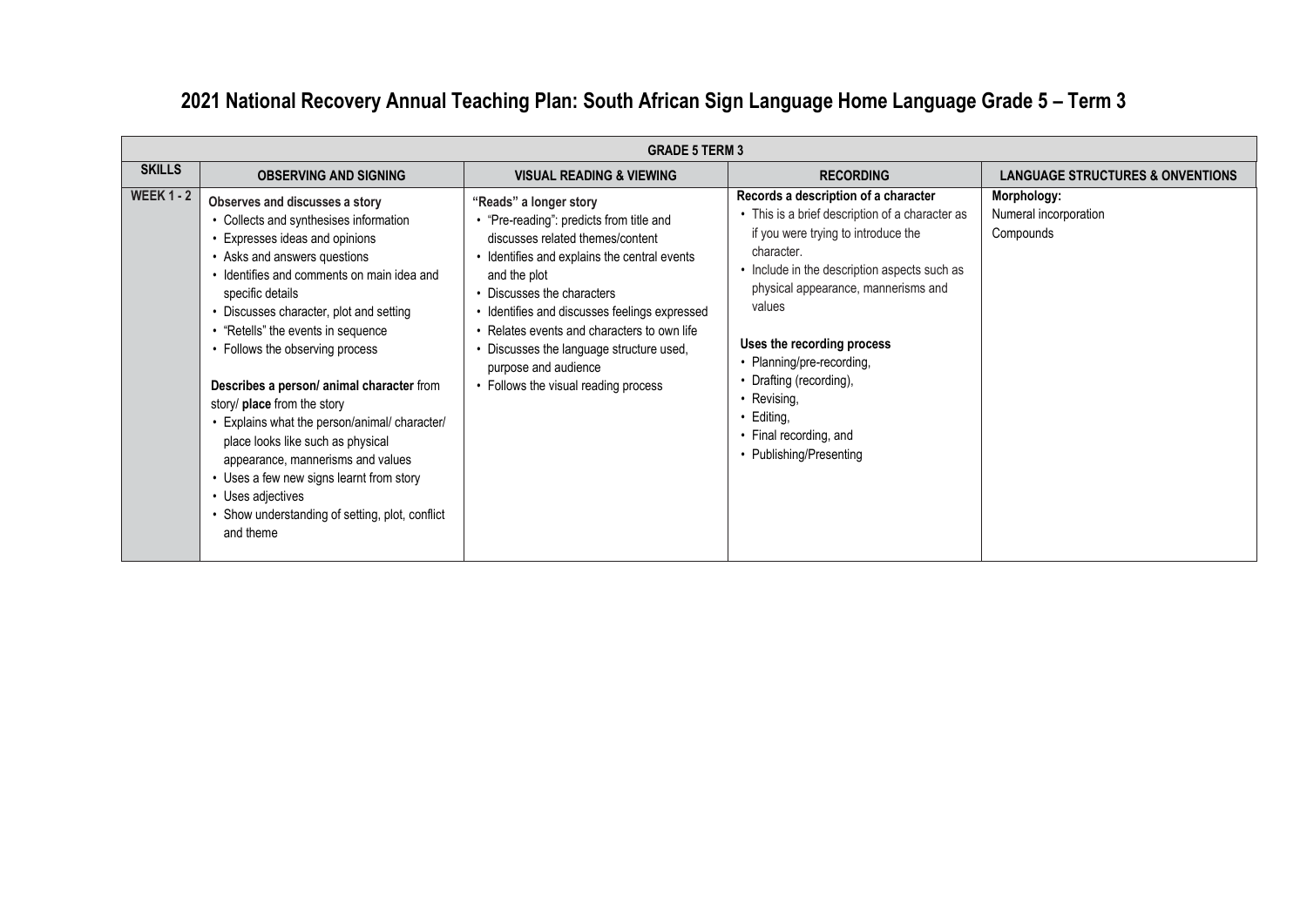|                  | <b>GRADE 5 TERM 3</b>                                                                                                                                                                                                                                                                                                                                                                                                                                                                                                                                                                                 |                                                                                                                                                                                                                                                                                |                                                                                                                                                                                                                                                                    |                                                                                                                         |
|------------------|-------------------------------------------------------------------------------------------------------------------------------------------------------------------------------------------------------------------------------------------------------------------------------------------------------------------------------------------------------------------------------------------------------------------------------------------------------------------------------------------------------------------------------------------------------------------------------------------------------|--------------------------------------------------------------------------------------------------------------------------------------------------------------------------------------------------------------------------------------------------------------------------------|--------------------------------------------------------------------------------------------------------------------------------------------------------------------------------------------------------------------------------------------------------------------|-------------------------------------------------------------------------------------------------------------------------|
| <b>SKILLS</b>    | <b>OBSERVING AND SIGNING</b>                                                                                                                                                                                                                                                                                                                                                                                                                                                                                                                                                                          | <b>VISUAL READING &amp; VIEWING</b>                                                                                                                                                                                                                                            | <b>RECORDING</b>                                                                                                                                                                                                                                                   | <b>LANGUAGE STRUCTURES &amp; ONVENTIONS</b>                                                                             |
| <b>WEEK 3 -4</b> | Observes a dialogue (one signer)<br>• Observes dialogue conventions, such as turn<br>taking.<br>• Observes body language<br>• Observes language register and tone.<br>• Observes beginning and conclusion<br>• Compiles questions<br>• Makes notes<br>Role-plays a dialogue (one signer - by using<br>role shift)<br>Ensure:<br>• Use of correct dialogue conventions, such as<br>turn taking.<br>• Appropriate body language<br>• Appropriate language register and tone<br>• Suitable beginning and conclusion<br>• Maintains discussion<br>• Responds to others' ideas with empathy and<br>respect | "Reads" a drama<br>Focus on the key features of a drama:<br>• Context / Plot / sub-plot<br>• Characterization<br>• Message / theme<br>• Background and setting<br>• Mood, ironic twist and ending<br>• Stage directions<br>• Follows the visual reading and viewing<br>process | Records a dialogue (one signer - by using<br>role shift)<br>• Uses correct dialogue conventions<br>• Maintains topic<br>• Follows turn-taking rules<br>• Uses SASL conventions appropriately<br>including eye contact, register, style<br>• Concludes the dialogue | Morphology:<br>Verbs: Indicating verbs; plain verbs; transitive<br>and intransitive verbs<br>Lexicalised fingerspelling |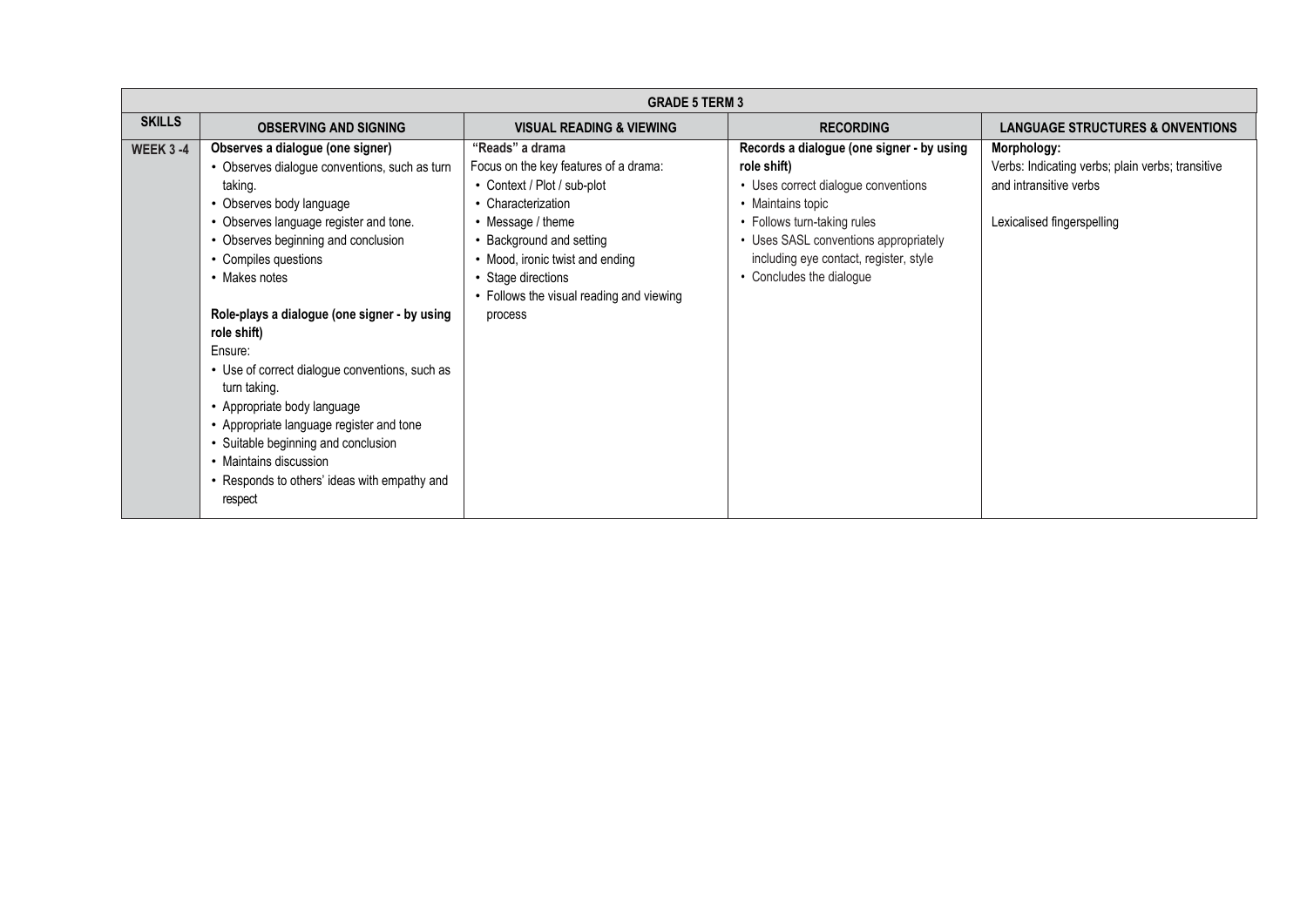|                  |                                                                                                                                                                                                                                                                                                                                                                                                                                                                                                     | <b>GRADE 5 TERM 3</b>                                                                                                                                                                                                                                                              |                                                                                                                                                                                                                                                                                                                                                                                                                                                                                                                                                                                                                                             |                                                                                         |
|------------------|-----------------------------------------------------------------------------------------------------------------------------------------------------------------------------------------------------------------------------------------------------------------------------------------------------------------------------------------------------------------------------------------------------------------------------------------------------------------------------------------------------|------------------------------------------------------------------------------------------------------------------------------------------------------------------------------------------------------------------------------------------------------------------------------------|---------------------------------------------------------------------------------------------------------------------------------------------------------------------------------------------------------------------------------------------------------------------------------------------------------------------------------------------------------------------------------------------------------------------------------------------------------------------------------------------------------------------------------------------------------------------------------------------------------------------------------------------|-----------------------------------------------------------------------------------------|
| <b>SKILLS</b>    | <b>OBSERVING AND SIGNING</b>                                                                                                                                                                                                                                                                                                                                                                                                                                                                        | <b>VISUAL READING &amp; VIEWING</b>                                                                                                                                                                                                                                                | <b>RECORDING</b>                                                                                                                                                                                                                                                                                                                                                                                                                                                                                                                                                                                                                            | <b>LANGUAGE STRUCTURES &amp; ONVENTIONS</b>                                             |
| <b>WEEK 5 -6</b> | Observes and participates in a class discussion on<br>project work based on literature study<br>• Observes information about project<br>• Respects other learners by paying attention to<br>them when signing<br>• Encourages other group members to support<br>fellow learners<br>• Asks and answers questions<br>• Shares ideas and opinions<br>• Uses a framework to present ideas/thoughts/<br>plans:<br>- Topic<br>- Main points and supporting ideas<br>- Research / investigation to be done | "Reads" a story<br>• "Pre-reading" activities, e.g. prediction based<br>on title<br>• Uses different types of questions in SASL<br>• Identifies main and supporting ideas<br>• Interprets and discusses message<br>• Comments on storyline<br>• Follows the visual reading process | Records a story (Narrative/Descriptive)<br>• Depicts a story /a past event / fiction<br>• Uses a story line that is convincing<br>• Establishes a time frame (i.e. past,<br>present, future) and marks time changes<br>when needed<br>• Uses a captivating introductory paragraph<br>• Uses an interesting ending<br>• Ensures sustained interest with style and<br>action<br>• Uses descriptive elements<br>• Uses clear structure - Beginning/ Middle /<br>Ending<br>Uses the recording process<br>• Planning/pre-recording,<br>• Drafting (recording),<br>• Revising,<br>• Editing,<br>• Final recording, and<br>• Publishing/Presenting | <b>Syntax/ Semantics:</b><br>Adjectives<br>Adverbs<br>Pronouns (placement and indexing) |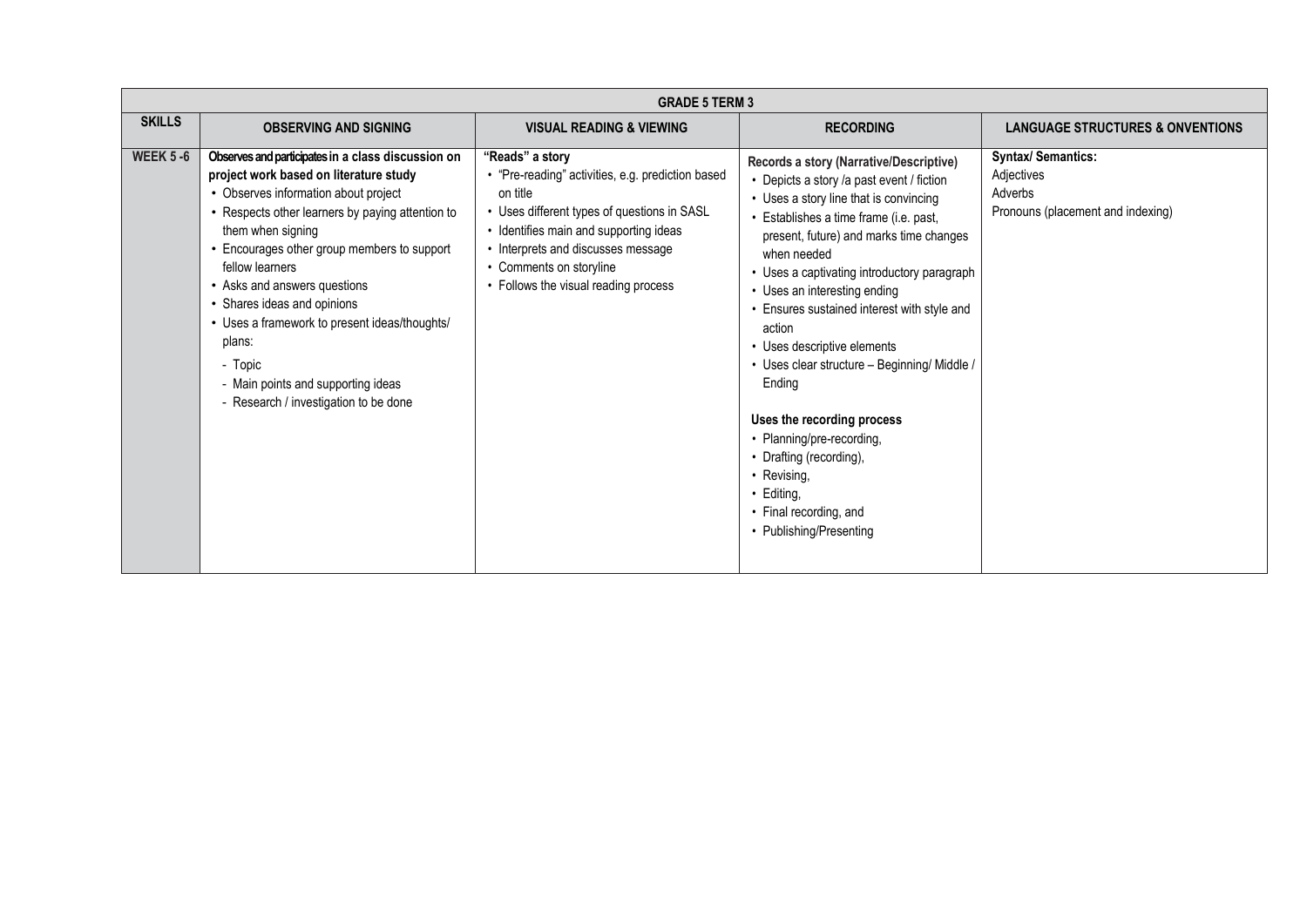|              | PROJECT: Project based on any ONE of the literature genres studied: poems / folklore / short stories / drama / longer story.                                                                                                                                                                                                                         |                                                                                                                                                                                                                                                                                                                                                                                                                                                                                                                                                                                                                              |  |  |  |
|--------------|------------------------------------------------------------------------------------------------------------------------------------------------------------------------------------------------------------------------------------------------------------------------------------------------------------------------------------------------------|------------------------------------------------------------------------------------------------------------------------------------------------------------------------------------------------------------------------------------------------------------------------------------------------------------------------------------------------------------------------------------------------------------------------------------------------------------------------------------------------------------------------------------------------------------------------------------------------------------------------------|--|--|--|
| WEEK $4 - 8$ | Note: There must be a variation of genres across the grades.<br>Planning / Preparation/ Research/ Investigation of signed ("oral") presentation and creative recording of project.                                                                                                                                                                   |                                                                                                                                                                                                                                                                                                                                                                                                                                                                                                                                                                                                                              |  |  |  |
|              |                                                                                                                                                                                                                                                                                                                                                      |                                                                                                                                                                                                                                                                                                                                                                                                                                                                                                                                                                                                                              |  |  |  |
|              | <b>FORMAL ASSESSMENT TASK 6: CREATIVE RECORDING PROJECT</b><br>Stage 1: Research (Learners do research on their project)<br>(10 marks)                                                                                                                                                                                                               | <b>FORMAL ASSESSMENT TASK 7: CREATIVE RECORDING PROJECT</b><br>Stage 3: Signed presentation (Learners do the Signed presentation of their project)<br>$(20 \text{ marks})$                                                                                                                                                                                                                                                                                                                                                                                                                                                   |  |  |  |
|              | Weeks $4-5$                                                                                                                                                                                                                                                                                                                                          | Signed ("oral") presentation                                                                                                                                                                                                                                                                                                                                                                                                                                                                                                                                                                                                 |  |  |  |
|              | Stage 2: Recording (Learners engage in the recording of their project. Introduction<br>and explanation of project instructions and methodology.)<br>(30 marks)<br>Planning/pre-recording of the creative recording project<br>Drafting (recording)<br><b>Revising</b><br>Editing<br><b>Final recording</b><br><b>Publishing/Presenting</b><br>Week 6 | Uses appropriate structure: introduction, body and conclusion<br>Presents central idea and supporting details<br>$\bullet$<br>Shows evidence of research/ investigation<br>$\bullet$<br>Uses appropriate body language and presentation skills, e.g. makes eye contact,<br>$\bullet$<br>pace, signing mode, size, etc.<br>Participates in a discussion<br>$\bullet$<br>Gives constructive feedback<br>$\bullet$<br><b>Maintains discussion</b><br>$\bullet$<br>Shows sensitivity to the rights and feelings of others<br>(Commence with the signed task in term 3 and conclude in term 4 when the mark will be<br>recorded.) |  |  |  |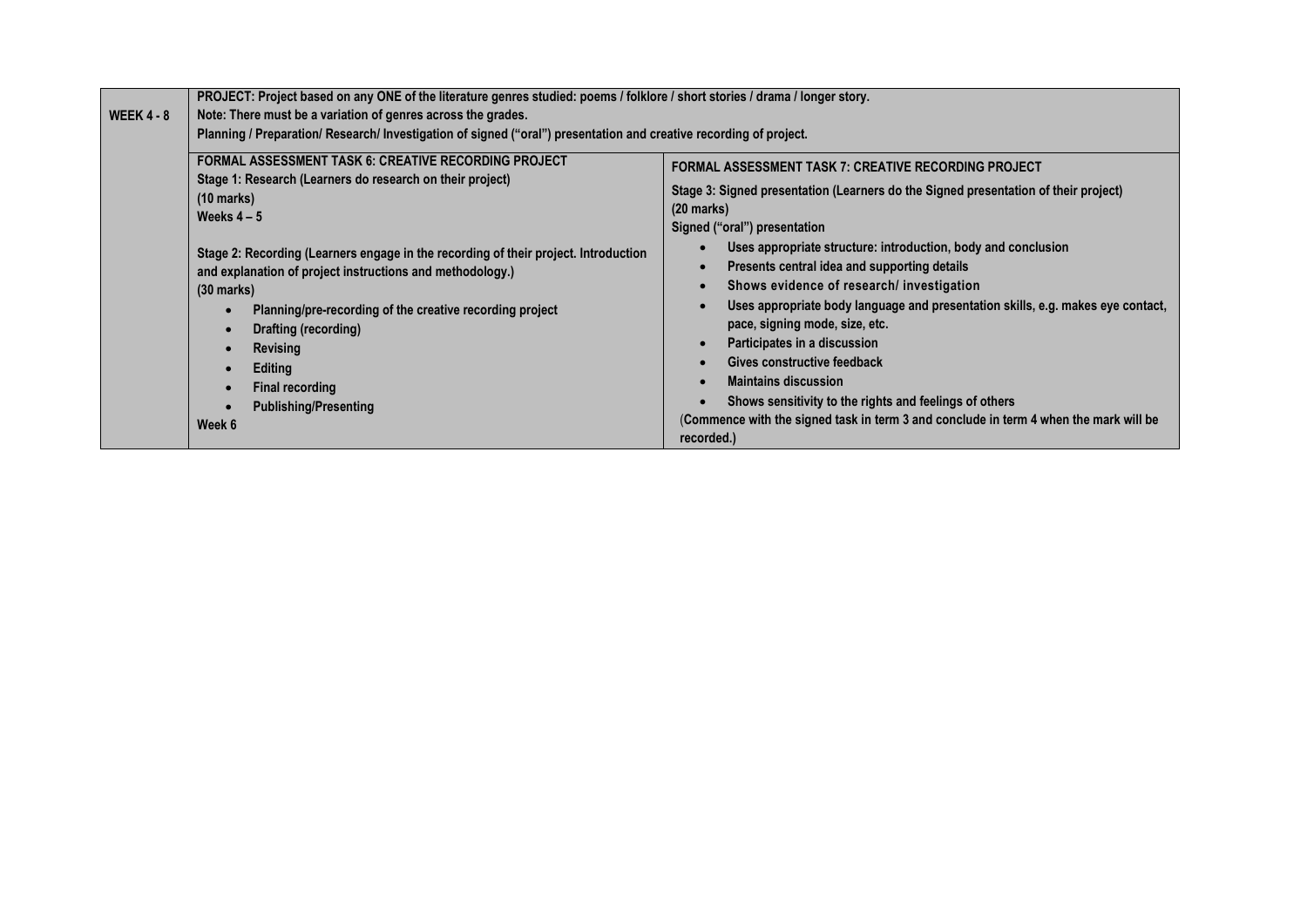|                 | <b>GRADE 5 TERM 3</b>                                                                                                                                                                                                                                                                                                                        |                                                                                                                                                                                                                                                                                                                                                                                                                                                                                                                                   |                                                                                                                                                                                                                                                                                                                                                                                                                                                                               |                                                                                             |  |
|-----------------|----------------------------------------------------------------------------------------------------------------------------------------------------------------------------------------------------------------------------------------------------------------------------------------------------------------------------------------------|-----------------------------------------------------------------------------------------------------------------------------------------------------------------------------------------------------------------------------------------------------------------------------------------------------------------------------------------------------------------------------------------------------------------------------------------------------------------------------------------------------------------------------------|-------------------------------------------------------------------------------------------------------------------------------------------------------------------------------------------------------------------------------------------------------------------------------------------------------------------------------------------------------------------------------------------------------------------------------------------------------------------------------|---------------------------------------------------------------------------------------------|--|
| <b>SKILLS</b>   | <b>OBSERVING AND SIGNING</b>                                                                                                                                                                                                                                                                                                                 | <b>VISUAL READING &amp; VIEWING</b>                                                                                                                                                                                                                                                                                                                                                                                                                                                                                               | <b>RECORDING</b>                                                                                                                                                                                                                                                                                                                                                                                                                                                              | <b>LANGUAGE STRUCTURES &amp; ONVENTIONS</b>                                                 |  |
| <b>WEEK 7-8</b> | <b>Gives and follows instructions</b><br>• Introductory activities: prediction<br>• Identifies the features of instructional signed<br>text<br>• Observes and gives specific detail<br>• Signs clear instructions<br>• Uses correct sequence<br>• Asks questions to clarify<br>• Carries out instructions<br>• Follows the observing process | "Reads" an instructional text containing a<br>sequence of instructions (How to record a<br>project)<br>• Discusses new signs from the text<br>• Shares thoughts and opinions<br>• Reflects on what was viewed<br>• Discusses specific details of text<br>• Discusses sequence of content<br>• Asks and answers questions<br>• Explains main ideas<br>• Interprets information in the visual<br>• Describes the effect of an action or events<br>• Expresses emotional response to texts<br>• Follows the visual "reading" process | Records instructions (How to record a<br>project)<br>• Becomes familiar with the object and<br>process<br>Considers sign choice and technical<br>language<br>Prepares a logical sequence of<br>instructions<br>• Considers pace and signing<br>size/modulation<br>• Uses correct SASL structure<br>Uses the recording process<br>• Planning/pre-recording,<br>• Drafting (recording),<br>• Revising,<br>$\cdot$ Editing,<br>• Final recording, and<br>• Publishing/Presenting | Semantics:<br>Modals<br>Syntax:<br>Basic sentence types: Statements, Questions,<br>Negation |  |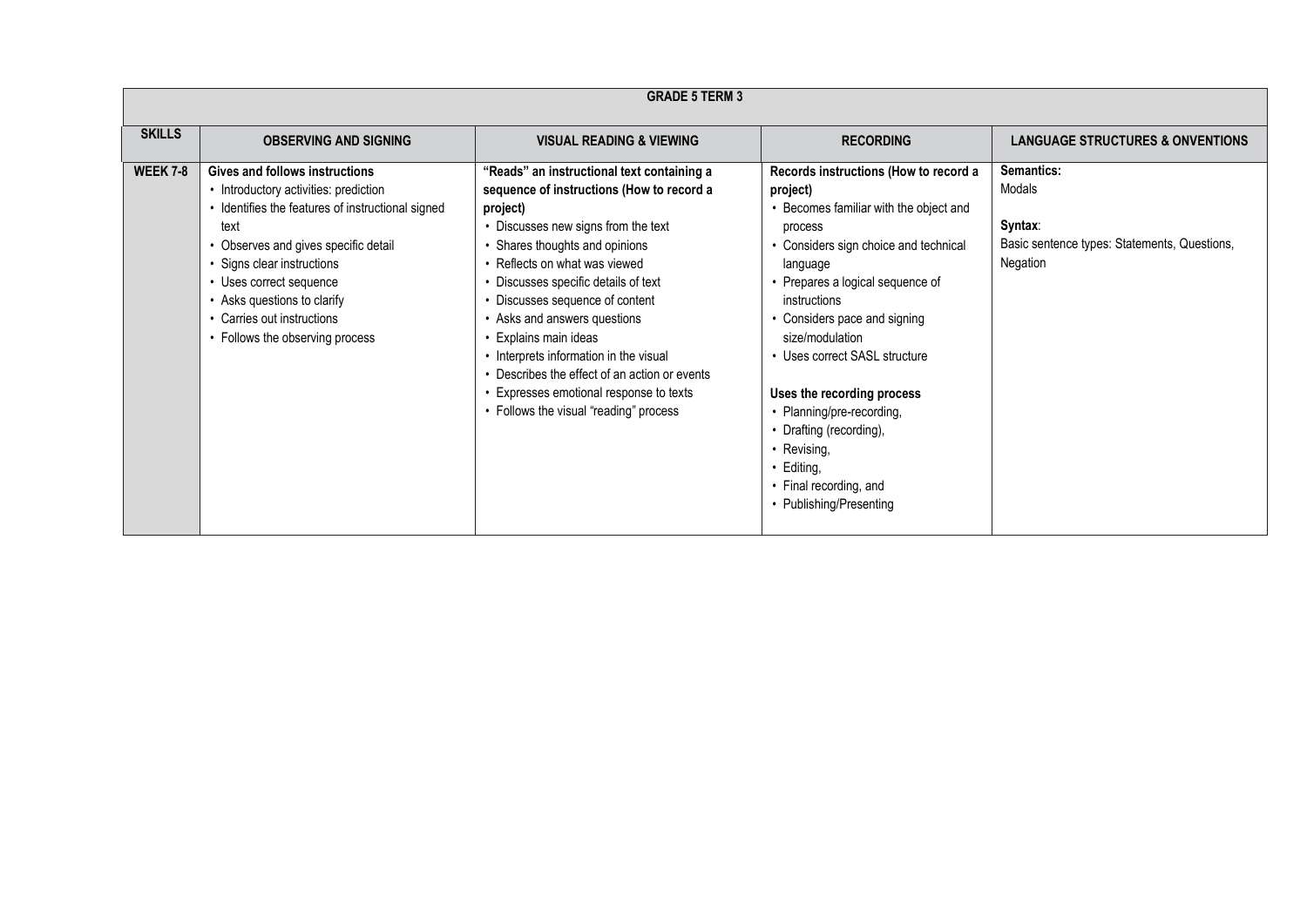| <b>GRADE 5 TERM 3</b> |                                                                                                                                                                                                                                                                                                                                                                                                                                                                              |                                                                                                                                                                                                                                                                                                    |                                                                                                                                                                                                                                                                                                                                                                                                                                                                                                                                                                |                                                                                   |
|-----------------------|------------------------------------------------------------------------------------------------------------------------------------------------------------------------------------------------------------------------------------------------------------------------------------------------------------------------------------------------------------------------------------------------------------------------------------------------------------------------------|----------------------------------------------------------------------------------------------------------------------------------------------------------------------------------------------------------------------------------------------------------------------------------------------------|----------------------------------------------------------------------------------------------------------------------------------------------------------------------------------------------------------------------------------------------------------------------------------------------------------------------------------------------------------------------------------------------------------------------------------------------------------------------------------------------------------------------------------------------------------------|-----------------------------------------------------------------------------------|
| <b>SKILLS</b>         | <b>OBSERVING AND SIGNING</b>                                                                                                                                                                                                                                                                                                                                                                                                                                                 | <b>VISUAL READING &amp; VIEWING</b>                                                                                                                                                                                                                                                                | <b>RECORDING</b>                                                                                                                                                                                                                                                                                                                                                                                                                                                                                                                                               | <b>LANGUAGE STRUCTURES &amp; ONVENTIONS</b>                                       |
| <b>WEEK 9 - 10</b>    | Observes and discusses a non-fiction<br>report, e.g. a signed review<br>• Live-signs content<br>• Introductory activities: prediction<br>• Observe for specific details<br>• Participate in a class discussion, explaining own<br>opinion<br>Reflect, clarify and discuss - features of reports:<br>register and the nature of language used<br>• Discusses usefulness of the information<br>• Uses interaction strategies to communicate<br>effectively in group situations | "Reads" a signed review<br>• Pre-reading activities, e.g. prediction based on<br>title<br>Identifies different perspectives and gives own<br>perspective based on the review<br>• Asks questions<br>• Clarifies issues<br>• Answers higher order questions<br>• Follows the visual reading process | Records a signed review<br>• Reflects on individual response to a story<br>• Evaluate or provide 'critique' to the text<br>presented<br>• Various reviewers may respond differently to<br>the same text<br>• Projects his/her 'judgement' on the work<br>presented<br>• Gives relevant facts, for example, title of the<br>text, name/s of the author name of publisher,<br>etc.<br>Uses the recording process<br>• Planning/pre-recording,<br>• Drafting (recording),<br>• Revising,<br>$\cdot$ Editing,<br>• Final recording, and<br>• Publishing/Presenting | Reinforcement of language structures and<br>conventions covered in previous weeks |

| <b>FORMATIVE ASSESSMENT ACTIVITIES</b>                                              |                                                                          |                                             |                                                             |  |  |
|-------------------------------------------------------------------------------------|--------------------------------------------------------------------------|---------------------------------------------|-------------------------------------------------------------|--|--|
| <b>Observing and Signing activities</b>                                             | <b>Visual Reading and Viewing activities</b>                             | <b>Recording activities</b>                 | <b>Language Structures and Conventions activities</b>       |  |  |
| Variety of Observing and Signing<br>activities                                      | <b>Visual Reading Process</b><br>"Reading" for Comprehension activities  | <b>Recording Process</b><br><b>Chunking</b> | Variety of Language Structures and Convention<br>activities |  |  |
| <b>Observing and Signing activities that</b><br>comply with the Covid-19 conditions | Literature activities based on the<br>prescribed genres for the semester | <b>Transactional Texts</b><br>Essay         |                                                             |  |  |
|                                                                                     |                                                                          | <b>Creative Recording</b>                   |                                                             |  |  |

| <b>GRADE 5 SASL HLSUMMARY OF FORMAL ASSESSMENT TASKS: TERM 3</b>                              |                                                                                               |  |  |  |
|-----------------------------------------------------------------------------------------------|-----------------------------------------------------------------------------------------------|--|--|--|
| <b>FORMAL ASSESSMENT TASK 6</b>                                                               | <b>FORMAL ASSESSMENT TASK 7 Observing and signing</b>                                         |  |  |  |
| Creative Recording (10+30=40 marks)                                                           | Signed presentation of project (20 marks)                                                     |  |  |  |
| Project based on any ONE of the literature genres studied: poems / short stories / folklore / | Commence with the signed ("oral") task in term 3 and conclude in term 4 when the mark will be |  |  |  |
| drama / longer story                                                                          | recorded. Note: There must be a variation of genres across the grades.                        |  |  |  |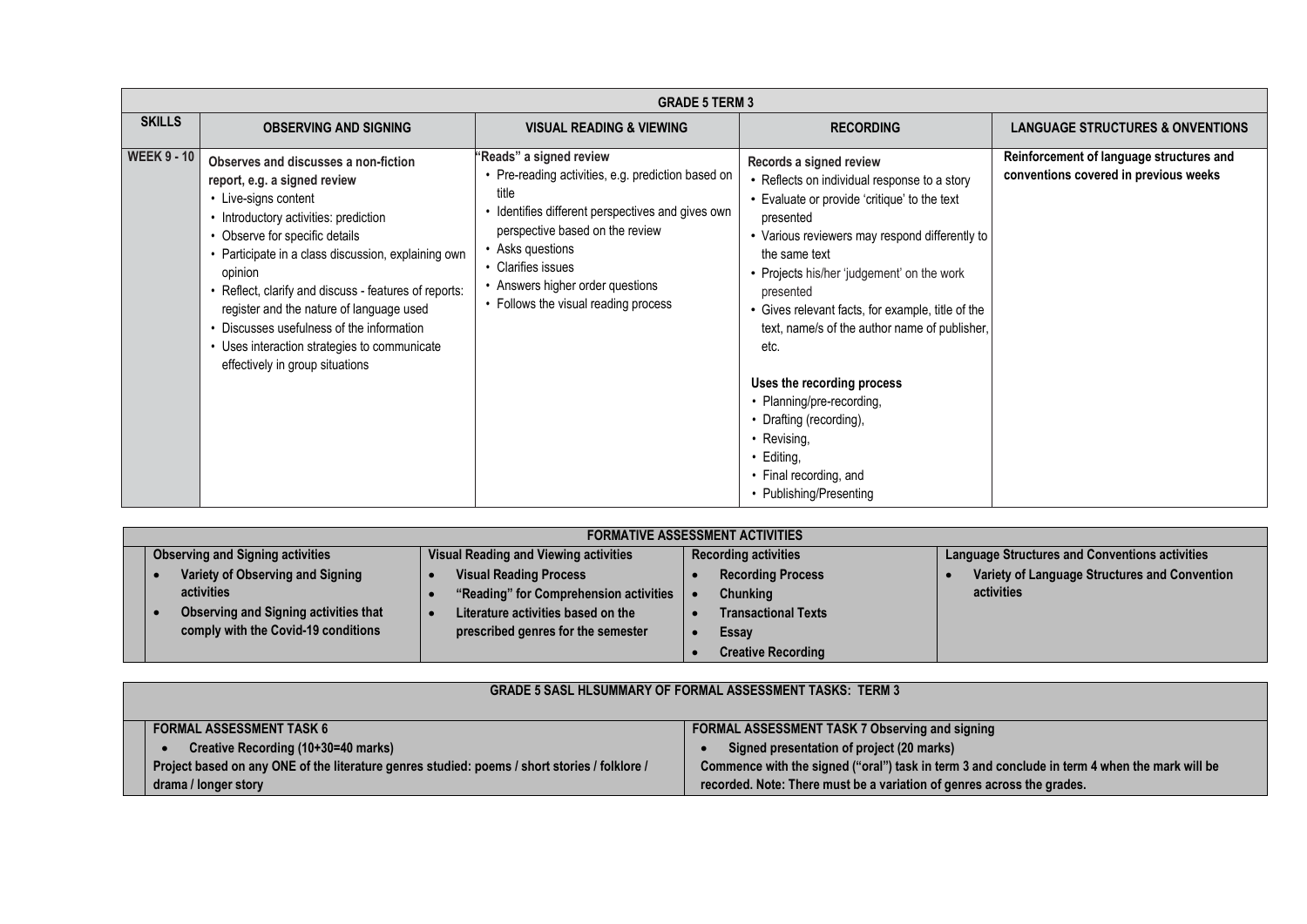## **2021 National Recovery Annual Teaching Plan: South African Sign Language Home Language Grade 5 – Term 4**

|                   | <b>GRADE 5 TERM 4</b>                                                                                                                                                                                                                                                                                                                                                                                                                                                                                                                                                                                                                                                            |                                                                                                                                                                                                                                                                                                                                                                                                                                                                                                                                                                                            |                                                                                                                                                                                                                                                                                                                                                                                                                                                                                         |                                                                                 |  |
|-------------------|----------------------------------------------------------------------------------------------------------------------------------------------------------------------------------------------------------------------------------------------------------------------------------------------------------------------------------------------------------------------------------------------------------------------------------------------------------------------------------------------------------------------------------------------------------------------------------------------------------------------------------------------------------------------------------|--------------------------------------------------------------------------------------------------------------------------------------------------------------------------------------------------------------------------------------------------------------------------------------------------------------------------------------------------------------------------------------------------------------------------------------------------------------------------------------------------------------------------------------------------------------------------------------------|-----------------------------------------------------------------------------------------------------------------------------------------------------------------------------------------------------------------------------------------------------------------------------------------------------------------------------------------------------------------------------------------------------------------------------------------------------------------------------------------|---------------------------------------------------------------------------------|--|
| <b>SKILLS</b>     | <b>OBSERVING AND SIGNING</b>                                                                                                                                                                                                                                                                                                                                                                                                                                                                                                                                                                                                                                                     | <b>VISUAL READING &amp; VIEWING</b>                                                                                                                                                                                                                                                                                                                                                                                                                                                                                                                                                        | <b>RECORDING</b>                                                                                                                                                                                                                                                                                                                                                                                                                                                                        | <b>LANGUAGE STRUCTURES &amp; ONVENTIONS</b>                                     |  |
| <b>WEEK 1 - 2</b> | Observes and gives directions<br>Consider the following when receiving directions:<br>• Asks questions to clarify<br>• Listens for specific details<br>Requests clarification<br>Repeats directions for confirmation<br>• Follows the observing process<br>Consider the following when giving directions:<br>• Uses concise and clear sentences<br>• Uses the chronological order<br>Refers to a specific direction<br>Indicates the approximate distance<br>Gives the approximate number of streets to be<br>crossed to reach the destination<br>Provides information about landmarks along<br>the way<br>• Uses signs indicating position<br>• Uses signs indicating direction | 'Reads" an advertisement<br>• Infers meaning<br>• Understands purpose of text<br>Expresses personal response to images<br>• Evaluates the image for effectiveness<br>• Asks relevant, critical questions using<br>appropriate question forms, e.g. who, which,<br>what, when, how, why<br>• Discusses language use including persuasive<br>and emotive language<br>• Identifies and discusses graphical techniques<br>such as colour, design, choice of images etc.<br>and how they affect the message conveyed<br>• Confirms purpose and audience<br>• Follows the visual reading process | Records an advertisement<br>• Keep the attention of the viewer-ensuring that<br>the important signs stand out.<br>• Creates a desire to own the product or use the<br>service.<br>• Considers the following in designing:<br>The target market (for whom the<br>advertisement is intended)<br>Positioning (where and when the<br>advertisement will appear<br>Appeals (to what sense is the advertisement<br>appealing?)<br>The structure<br>The language used (repetitive, figurative) | <b>Syntax/ Semantics:</b><br>Adverbs of time, manner, location, intensification |  |
|                   | <b>FORMAL ASSESSMENT TASK 7:</b>                                                                                                                                                                                                                                                                                                                                                                                                                                                                                                                                                                                                                                                 |                                                                                                                                                                                                                                                                                                                                                                                                                                                                                                                                                                                            |                                                                                                                                                                                                                                                                                                                                                                                                                                                                                         |                                                                                 |  |

**Signed ("oral") Presentation (20 marks)**

**This task is a continuation from Term 3. It will be completed and recorded in Term 4.**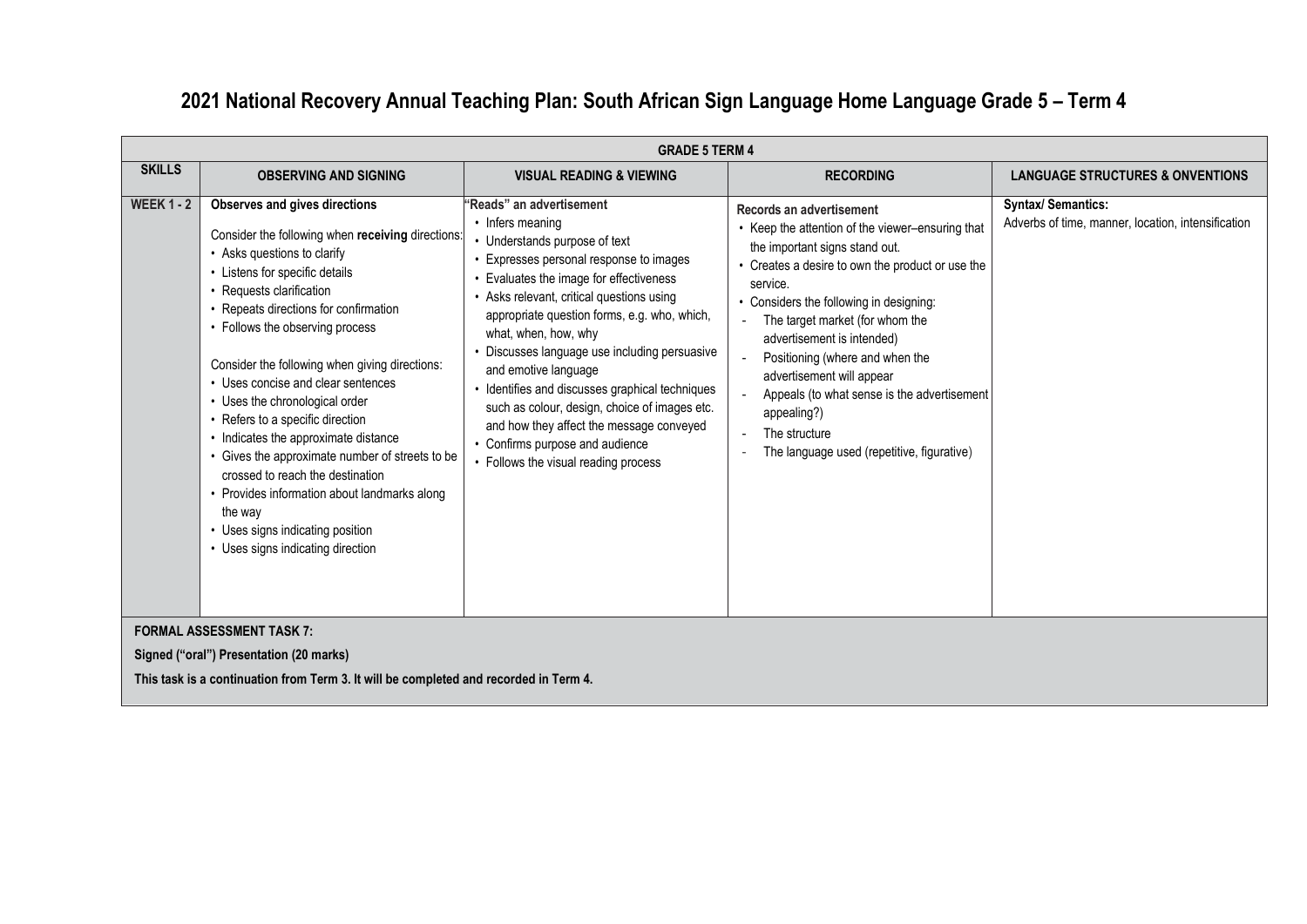|                 | <b>GRADE 5 TERM 4</b>                                                                                                                                                                                                                                                                                                                                                                                                   |                                                                                                                                                                                                                                                                                                 |                                                                                                                                                                                                                                                                                                                                                                                                                                                                                                                                                                                                              |                                                                                                                                                                                      |
|-----------------|-------------------------------------------------------------------------------------------------------------------------------------------------------------------------------------------------------------------------------------------------------------------------------------------------------------------------------------------------------------------------------------------------------------------------|-------------------------------------------------------------------------------------------------------------------------------------------------------------------------------------------------------------------------------------------------------------------------------------------------|--------------------------------------------------------------------------------------------------------------------------------------------------------------------------------------------------------------------------------------------------------------------------------------------------------------------------------------------------------------------------------------------------------------------------------------------------------------------------------------------------------------------------------------------------------------------------------------------------------------|--------------------------------------------------------------------------------------------------------------------------------------------------------------------------------------|
| <b>SKILLS</b>   | <b>OBSERVING AND SIGNING</b>                                                                                                                                                                                                                                                                                                                                                                                            | <b>VISUAL READING &amp; VIEWING</b>                                                                                                                                                                                                                                                             | <b>RECORDING</b>                                                                                                                                                                                                                                                                                                                                                                                                                                                                                                                                                                                             | <b>LANGUAGE STRUCTURES &amp; ONVENTIONS</b>                                                                                                                                          |
| <b>WEEK 3-4</b> | Observes and responds to a report, e.g.<br>signed news, topical issues<br>• Introductory activities: prediction<br>· Identifies main ideas and respond appropriately<br>• Participates in a class discussion, explaining<br>own opinion<br>• Discusses format, features, language use and<br>structure of the text<br>• Asks critical questions which do not have<br>obvious answers<br>• Follows the observing process | "Reads" an information text with visuals<br>(e.g. pictures/diagrams/maps)<br>• Infers meaning<br>• Understands purpose of text<br>• Expresses personal response to images<br>• Evaluates the image for effectiveness<br>• Confirms purpose and audience<br>• Follows the visual reading process | Records a report<br>• Plans: collects and organize information; sign<br>facts<br>• Gives a title<br>• Uses an appropriate format, introduction<br>(background, purpose, scope), body (answers<br>to Who, What, Where, When, Why and How),<br>conclusions<br>Selects appropriate content<br>• Sequences events correctly<br>• Uses appropriate vocabulary<br>• Uses appropriate language and conventions -<br>role shifting if needed<br>Uses the recording process<br>• Planning/pre-recording,<br>• Drafting (recording),<br>• Revising,<br>• Editing,<br>• Final recording, and<br>• Publishing/Presenting | Morphology:<br>Predicates:<br>Temporal aspects: simple/punctual -<br>repetitive/ iterative, habitual<br><b>Syntax/ Semantics:</b><br>Tense<br>Conditional sentence complex sentences |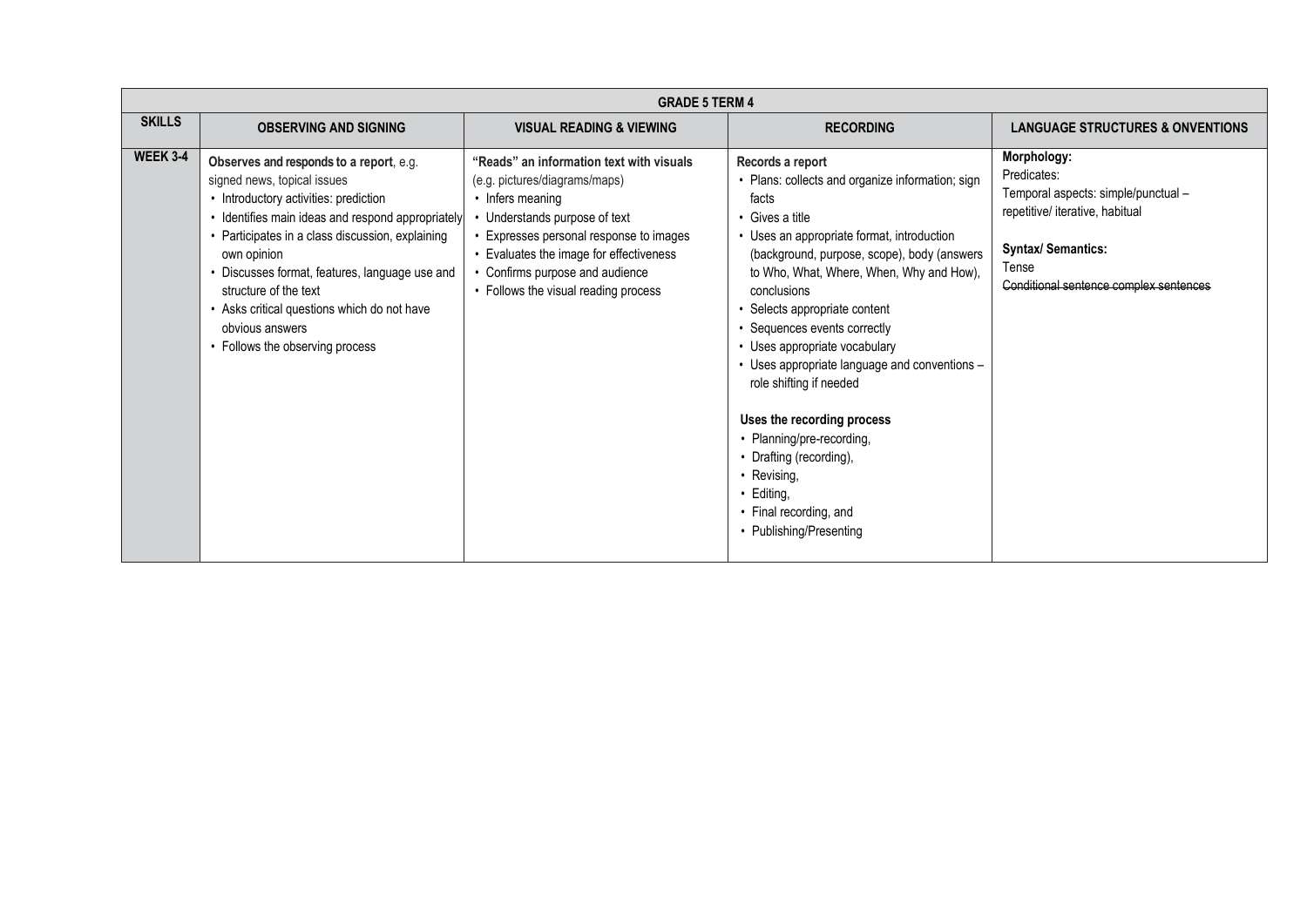|                   | <b>GRADE 5 TERM 4</b>                                                                                                                                                                                                                                                                                           |                                                                                                                                                                                                                                                                                                 |                                                                                                                                                                                                                                                                                                                                                                                                                                                                                                                                                                                                                                             |                                                                                   |  |
|-------------------|-----------------------------------------------------------------------------------------------------------------------------------------------------------------------------------------------------------------------------------------------------------------------------------------------------------------|-------------------------------------------------------------------------------------------------------------------------------------------------------------------------------------------------------------------------------------------------------------------------------------------------|---------------------------------------------------------------------------------------------------------------------------------------------------------------------------------------------------------------------------------------------------------------------------------------------------------------------------------------------------------------------------------------------------------------------------------------------------------------------------------------------------------------------------------------------------------------------------------------------------------------------------------------------|-----------------------------------------------------------------------------------|--|
| <b>SKILLS</b>     | <b>OBSERVING AND SIGNING</b>                                                                                                                                                                                                                                                                                    | <b>VISUAL READING &amp; VIEWING</b>                                                                                                                                                                                                                                                             | <b>RECORDING</b>                                                                                                                                                                                                                                                                                                                                                                                                                                                                                                                                                                                                                            | <b>LANGUAGE STRUCTURES &amp;</b><br><b>CONVENTIONS</b>                            |  |
| <b>WEEK 5 - 6</b> | Observes and discusses information text<br>• Introductory activities: prediction<br>• Identifies main ideas and respond appropriately<br>• Participates in a class discussion, explaining<br>own opinion<br>• Reflects, clarifies and discusses<br>• Asks critical questions<br>• Follows the observing process | "Reads" an information text with visuals<br>(e.g. pictures/diagrams/maps)<br>• Infers meaning<br>• Understands purpose of text<br>• Expresses personal response to images<br>• Evaluates the image for effectiveness<br>• Confirms purpose and audience<br>• Follows the visual reading process | Records an information text, e.g. a news item<br>• Plans: collects and organize information; sign<br>facts<br>• Gives a title<br>• Uses an appropriate format, introduction<br>(background, purpose, scope), body (answers<br>to Who, What, Where, When, Why and How),<br>conclusions<br>• Selects appropriate content<br>• Sequences events correctly<br>• Uses appropriate vocabulary<br>• Uses appropriate language and conventions -<br>role shifting if needed<br>Uses the recording process<br>• Planning/pre-recording,<br>• Drafting (recording),<br>• Revising,<br>• Editing,<br>• Final recording, and<br>• Publishing/Presenting | <b>Syntax/ Semantics:</b><br>Modals<br>Basic sentence types: Question mark wiggle |  |
|                   | <b>FORMAL ASSESSMENT TASK 8:</b>                                                                                                                                                                                                                                                                                |                                                                                                                                                                                                                                                                                                 |                                                                                                                                                                                                                                                                                                                                                                                                                                                                                                                                                                                                                                             |                                                                                   |  |
|                   | Transactional text: (10 marks)                                                                                                                                                                                                                                                                                  |                                                                                                                                                                                                                                                                                                 |                                                                                                                                                                                                                                                                                                                                                                                                                                                                                                                                                                                                                                             |                                                                                   |  |
|                   | Recorded before the controlled test                                                                                                                                                                                                                                                                             |                                                                                                                                                                                                                                                                                                 |                                                                                                                                                                                                                                                                                                                                                                                                                                                                                                                                                                                                                                             |                                                                                   |  |
| <b>WEEK 7 - 8</b> | Revision and preparation for test                                                                                                                                                                                                                                                                               | Revision and preparation for test                                                                                                                                                                                                                                                               | Revision and preparation for test                                                                                                                                                                                                                                                                                                                                                                                                                                                                                                                                                                                                           | Revision and preparation for test                                                 |  |